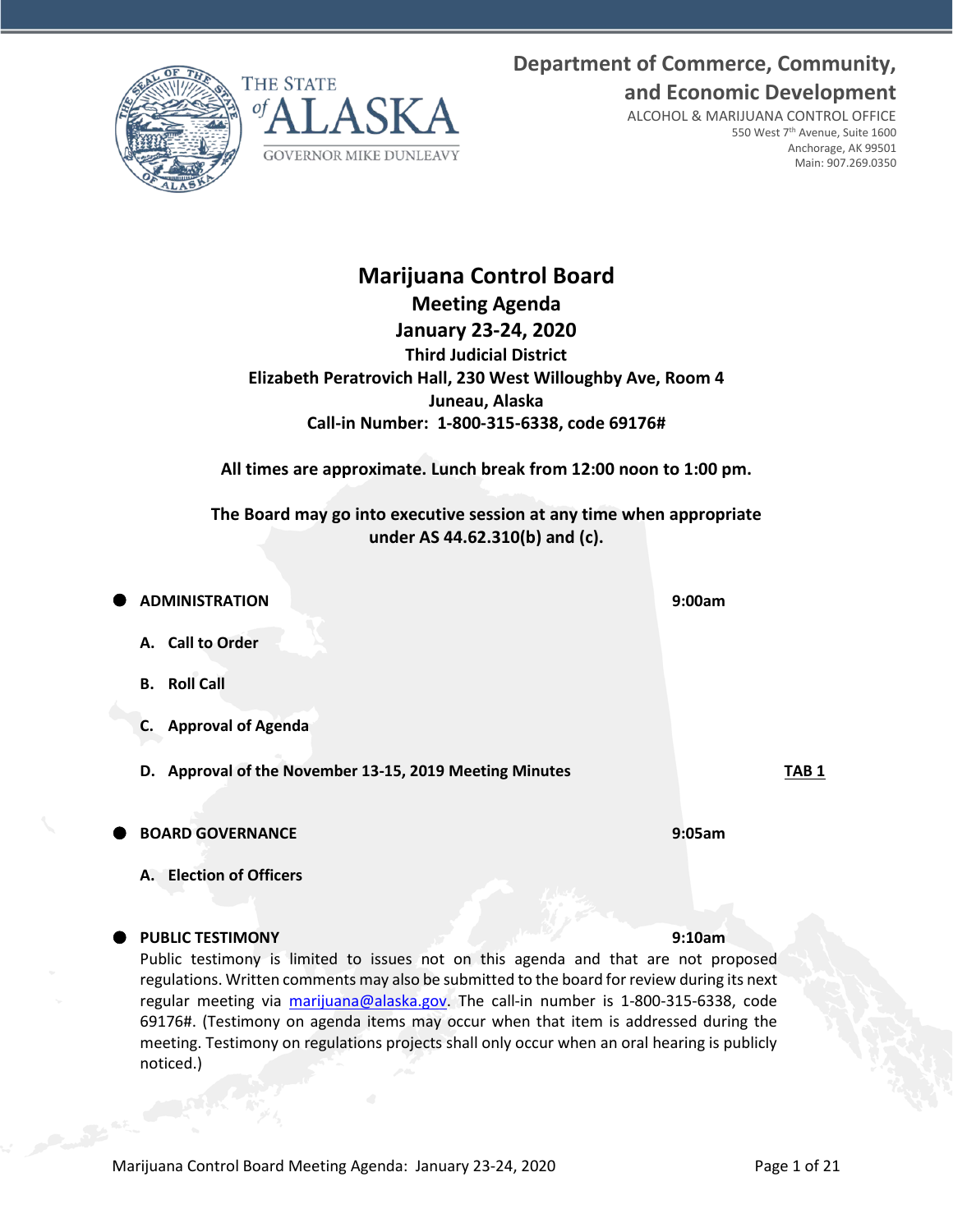# **TESTING LAB REGULATIONS 9:40am**

## **A. Drafts for Board Review, Pending Public Comment Opportunity**

|    |    | 1. Retesting<br>Status:<br><b>Potential Board Actions:</b>                                         | Initial draft for board consideration<br>Amend and/or put out for public comment                                                                                                 | TAB <sub>2</sub> |
|----|----|----------------------------------------------------------------------------------------------------|----------------------------------------------------------------------------------------------------------------------------------------------------------------------------------|------------------|
| В. |    | <b>Public Comments Received</b>                                                                    |                                                                                                                                                                                  |                  |
|    | 1. | <b>Marijuana Testing Oversight</b><br>Status:<br><b>Potential Board Actions:</b>                   | Public comment period closed November 2, 2019<br>Vote to adopt; OR<br>Substantially amend and put out for public comment                                                         | TAB <sub>3</sub> |
|    |    | <b>DIRECTOR BRIEFING</b>                                                                           | 10:00am                                                                                                                                                                          |                  |
| А. |    | <b>Director's Report</b>                                                                           |                                                                                                                                                                                  | TAB 4            |
|    |    | <b>ENFORCEMENT BRIEFING</b>                                                                        | 10:20am                                                                                                                                                                          |                  |
|    |    | A. Enforcement Supervisor's Report                                                                 |                                                                                                                                                                                  | TAB <sub>5</sub> |
| В. |    | <b>Notices of Violation Issued and Licensee Responses</b>                                          |                                                                                                                                                                                  | TAB <sub>6</sub> |
| С. |    | <b>Notices of Violation for Unpaid Taxes</b>                                                       |                                                                                                                                                                                  | TAB <sub>7</sub> |
|    |    | <b>LICENSING BRIEFING</b>                                                                          |                                                                                                                                                                                  |                  |
|    |    | A. Licensing Report                                                                                |                                                                                                                                                                                  | TAB <sub>8</sub> |
|    |    | <b>LEGISLATION UPDATE - AMCO</b>                                                                   | 10:45am                                                                                                                                                                          |                  |
|    |    |                                                                                                    | A. Sara Chambers - Division Director; Commerce, Community & Economic Development                                                                                                 |                  |
|    |    | <b>EXECUTIVE SESSION</b>                                                                           |                                                                                                                                                                                  | TAB <sub>9</sub> |
|    |    | A. License #22150:<br>Licensee:<br>License Type:<br><b>Premises Address:</b><br>Local Governments: | <b>Top Shelf Herbs of Alaska LLC</b><br>Top Shelf Herbs of Alaska LLC<br>Retail Marijuana Store<br>901 Photo Avenue, Suite A<br>Anchorage, AK 99503<br>Municipality of Anchorage |                  |

Marijuana Control Board Meeting Agenda: January 23-24, 2020 Page 2 of 21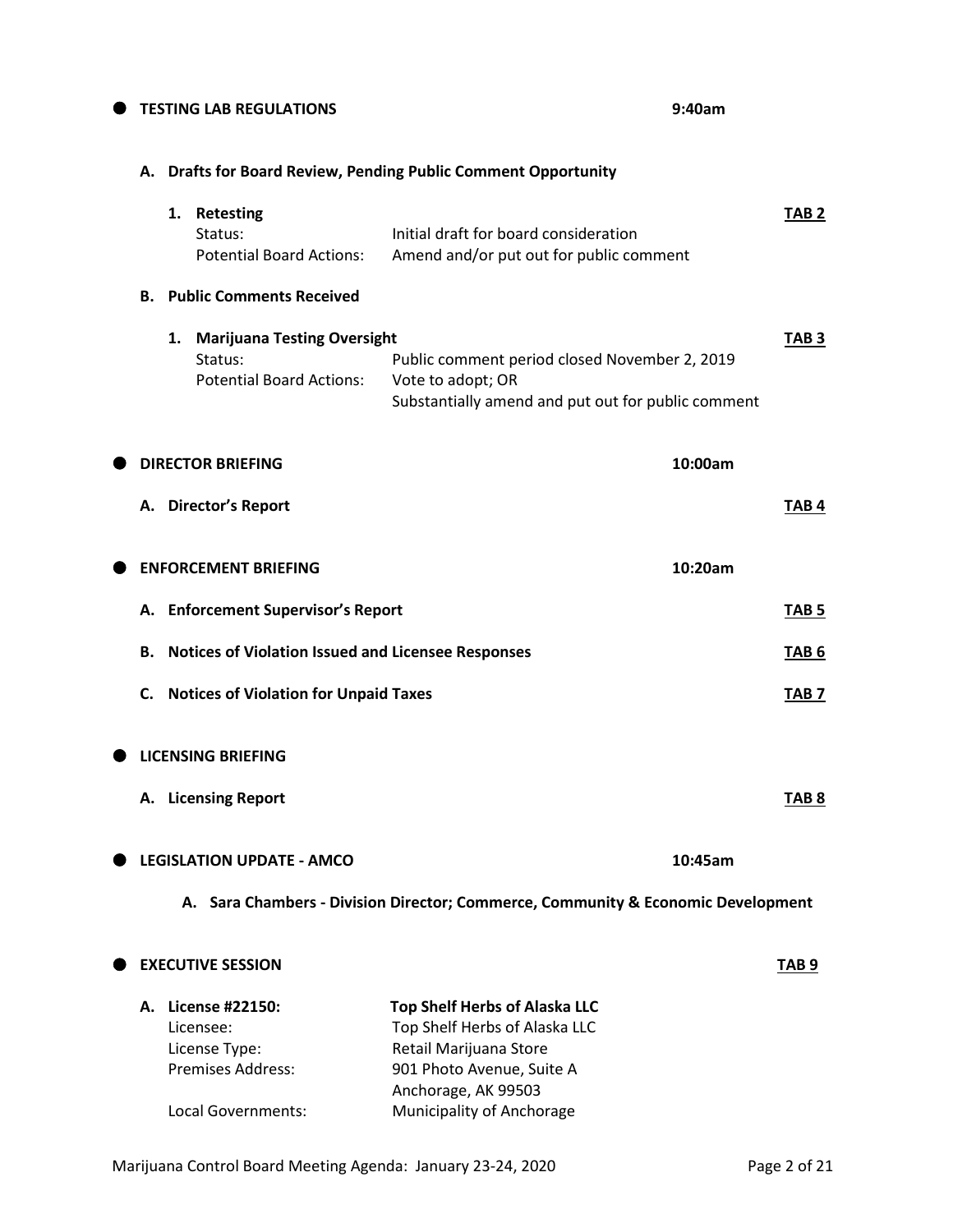|    | <b>For Consideration:</b> | Timely objection regarding personnel issue received, as well as a<br>response to the objection |
|----|---------------------------|------------------------------------------------------------------------------------------------|
| В. | License #10799:           | <b>Calm N Collective</b>                                                                       |
|    | Licensee:                 | Calm N Collective LLC                                                                          |
|    | License Type:             | <b>Standard Marijuana Cultivation Facility</b>                                                 |
|    | Premises Address:         | 13886 W. Parks Highway                                                                         |
|    |                           | Houston, AK 99694                                                                              |
|    | Local Governments:        | City of Houston                                                                                |
|    | <b>For Consideration:</b> | <b>Executive Session with counsel</b>                                                          |
|    | C. License #10799:        | <b>Houston Grass Station LLC</b>                                                               |
|    | Licensee:                 | <b>Houston Grass Station LLC</b>                                                               |
|    | License Type:             | Retail Marijuana Store                                                                         |
|    | Premises Address:         | 15231 W. Parks Highway                                                                         |
|    |                           | Houston, AK 99694                                                                              |
|    | Local Governments:        | City of Houston                                                                                |
|    | <b>For Consideration:</b> | <b>Executive Session with counsel</b>                                                          |
|    |                           |                                                                                                |

## $\bullet$  APPLICATIONS FROM PREVIOUS MEETINGS

## **A. Previous Board Action Taken**

| 1. | License #14619:           | <b>Denali Fire Brown, LLC</b>                                                                                                                     | <b>TAB 10</b> |
|----|---------------------------|---------------------------------------------------------------------------------------------------------------------------------------------------|---------------|
|    | Licensee:                 | Denali Fire Extracts                                                                                                                              |               |
|    | License Type:             | Marijuana Product Manufacturing Facility                                                                                                          |               |
|    | <b>Premises Address:</b>  | 6209 Mike Street, Suite 2B                                                                                                                        |               |
|    |                           | Anchorage, AK 99518                                                                                                                               |               |
|    | Local Governments:        | Municipality of Anchorage                                                                                                                         |               |
|    | <b>For Consideration:</b> | Two products- One product was tabled from the transfer application<br>at the November meeting, and one product was not considered or<br>voted on. |               |
| 2. | License #21170:           | Green Zone                                                                                                                                        | <b>TAB 11</b> |
|    | Licensee:                 | L&A Cannabis, LLC                                                                                                                                 |               |
|    | License Type:             | Retail Marijuana Store                                                                                                                            |               |
|    | <b>Premises Address:</b>  | 543 Bison Street                                                                                                                                  |               |
|    |                           | Kotzebue, AK 99762                                                                                                                                |               |
|    | Local Governments:        | City of Kotzebue, Northwest Arctic Borough                                                                                                        |               |
|    | <b>For Consideration:</b> | Board requested verification of distances at September meeting.                                                                                   |               |
|    |                           | Verified there is less than 500 feet from the licensed premises to the                                                                            |               |

## **B. Tabled**

| 1. License #10577 & #10578: Alaskan Leaf, LLC |                   | <b>TAB 12</b> |
|-----------------------------------------------|-------------------|---------------|
| Licensee:                                     | Alaskan Leaf, LLC |               |

**Putyuk Children's Home.**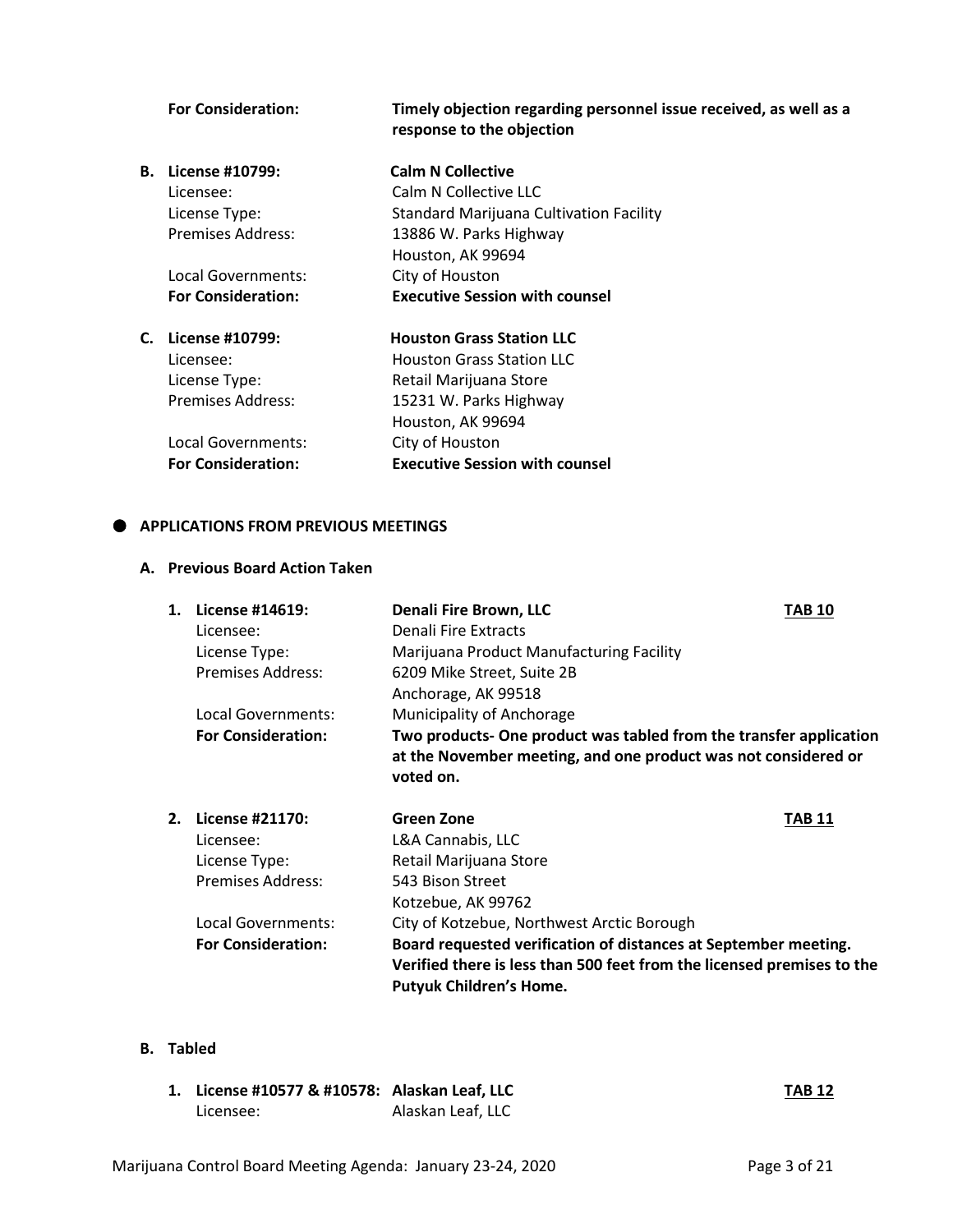|    | License Type:             | Standard Marijuana Cultivation Facility and Retail Marijuana<br>Store                                                                                                                                                    |        |
|----|---------------------------|--------------------------------------------------------------------------------------------------------------------------------------------------------------------------------------------------------------------------|--------|
|    | Premises Address:         | 1211 West 36 <sup>th</sup> Avenue, Suite A                                                                                                                                                                               |        |
|    |                           | Anchorage, AK 99503                                                                                                                                                                                                      |        |
|    | Local Government:         | Municipality of Anchorage                                                                                                                                                                                                |        |
|    | <b>For Consideration:</b> | Appeal of denial of MJ-14 regarding shared marijuana storage<br>space between co-located cultivation facility and retail store,<br>Tabled from July & September meetings.                                                |        |
| 2. | <b>License #20439</b>     | Alaskan Grown Cannabis                                                                                                                                                                                                   | TAB 13 |
|    | Licensee:                 | Alaskan Grown Products LLC                                                                                                                                                                                               |        |
|    | Premises Address:         | 230 Tundra Way                                                                                                                                                                                                           |        |
|    |                           | Bethel, AK 99559                                                                                                                                                                                                         |        |
|    | Local Government:         | City of Bethel                                                                                                                                                                                                           |        |
|    | <b>For Consideration:</b> | Protest from the City of Bethel due to; lack of a conditional<br>use permit, the premises not being in compliance with zoning<br>regulations, and additional premises safety concerns. Tabled<br>from September meeting. |        |

## **B.** Licenses in "Pending Inspection" Status for Over Six Months **TAB 14**

|    | 1. License #10014:       | <b>The Naked Herbalist</b>                                                            |
|----|--------------------------|---------------------------------------------------------------------------------------|
|    | Licensee:                | Peggy S France and Miles S France                                                     |
|    | License Type:            | Limited Marijuana Cultivation Facility                                                |
|    | Premises Address:        | 47841 South Crop Circle                                                               |
|    |                          | Willow, AK 99688                                                                      |
|    | Approved by MCB:         | October 28, 2016                                                                      |
|    | License issued:          | January 24, 2017                                                                      |
|    | Before MCB:              | January 24, 2018 - applicant not present                                              |
|    |                          | December 21, 2018 - anticipates inspection by August 2019; board<br>expresses concern |
|    |                          | July 11, 2019 – facility is halfway completed; expect to finish                       |
|    |                          | before snowfall; board requested report in November 2019                              |
|    |                          | November 13, 2019 – licensee stated that the summer                                   |
|    |                          | wildfires had damaged his property                                                    |
| 2. | License #10231:          | 420 Grow Tech                                                                         |
|    | Licensee:                | Gregory P. Hoffman                                                                    |
|    | License Type:            | Limited Marijuana Cultivation Facility                                                |
|    | <b>Premises Address:</b> | 10064 N. Arnistead Circle                                                             |
|    |                          | Sutton, AK 99674                                                                      |
|    | Approved by MCB:         | December 20, 2018                                                                     |
|    | License issued:          | March 6, 2019                                                                         |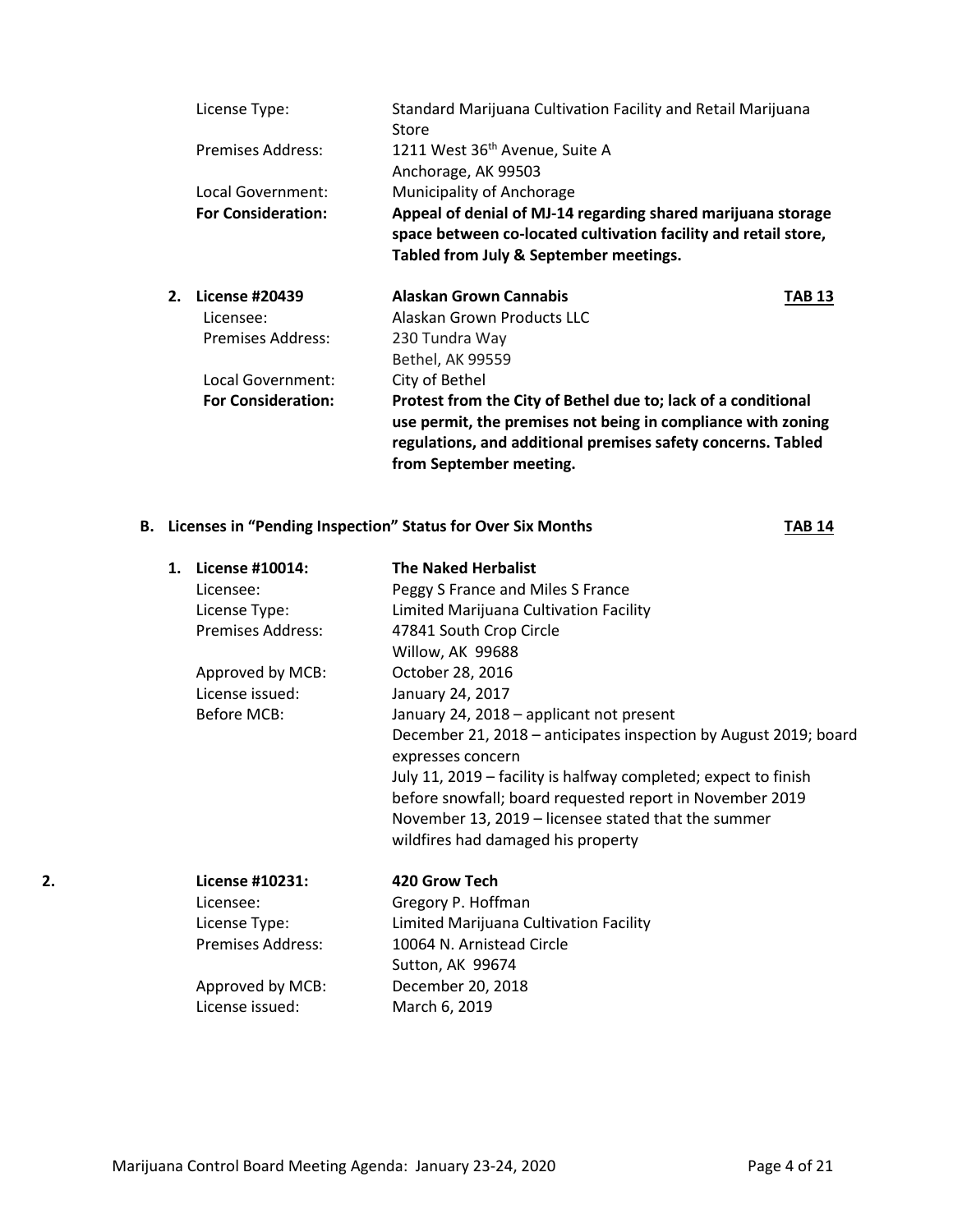#### **3. License #10252: Popeyes Emporium II**

Anchorage, AK 99503

Licensee: Popeyes Emporium II, LLC License Type: Retail Marijuana Store Premises Address: 3231 Spenard Road, Unit 1

Approved by MCB: September 14, 2017 License issued: September 14, 2018

Approved by MCB: October 27, 2016 License issued: April 10, 2018

License Issued: February 20, 2019

Approved by MCB: July 12, 2017 License issued: January 25, 2019

# **4. License #10512: Southeast Alaska Laboratories LLC**

#### Licensee: **Southeast Alaska Laboratories LLC**

License Type: Marijuana Testing Facility Premises Address: 5450B Jenkins Drive Juneau, AK 99801 Pending: December 19, 2019 – licensee submitted MJ-15 December 26, 2019 – MJ-15 fees paid January 2, 2020 – examiner requested corrections to the MJ-15

#### **5. License #10686: Turnagain Herb Company**

Licensee: AK Provisions Corporation License Type: Retail Marijuana Store Premises Address: 279 Crow Creek Road Girdwood, AK 99587 Approved by MCB: October 16, 2018 Before MCB: November 13, 2019 – licensee anticipates being open Spring 2020

## **6. License #10898: AK Slow Burn Cannabis Outlet**

Licensee: AK Slow Burn Cannabis Outlet, LLC License Type: Standard Marijuana Cultivation Facility Premises Address: 2042 E 3<sup>rd</sup> Avenue, Suite A Anchorage, AK 99501 Before MCB: September 11, 2019 – anticipates opening in a year; board requested report in November 2019 November 13, 2019 – legal counsel discussed progress towards opening

#### **7. License #11547: Cloudberry Cannabis**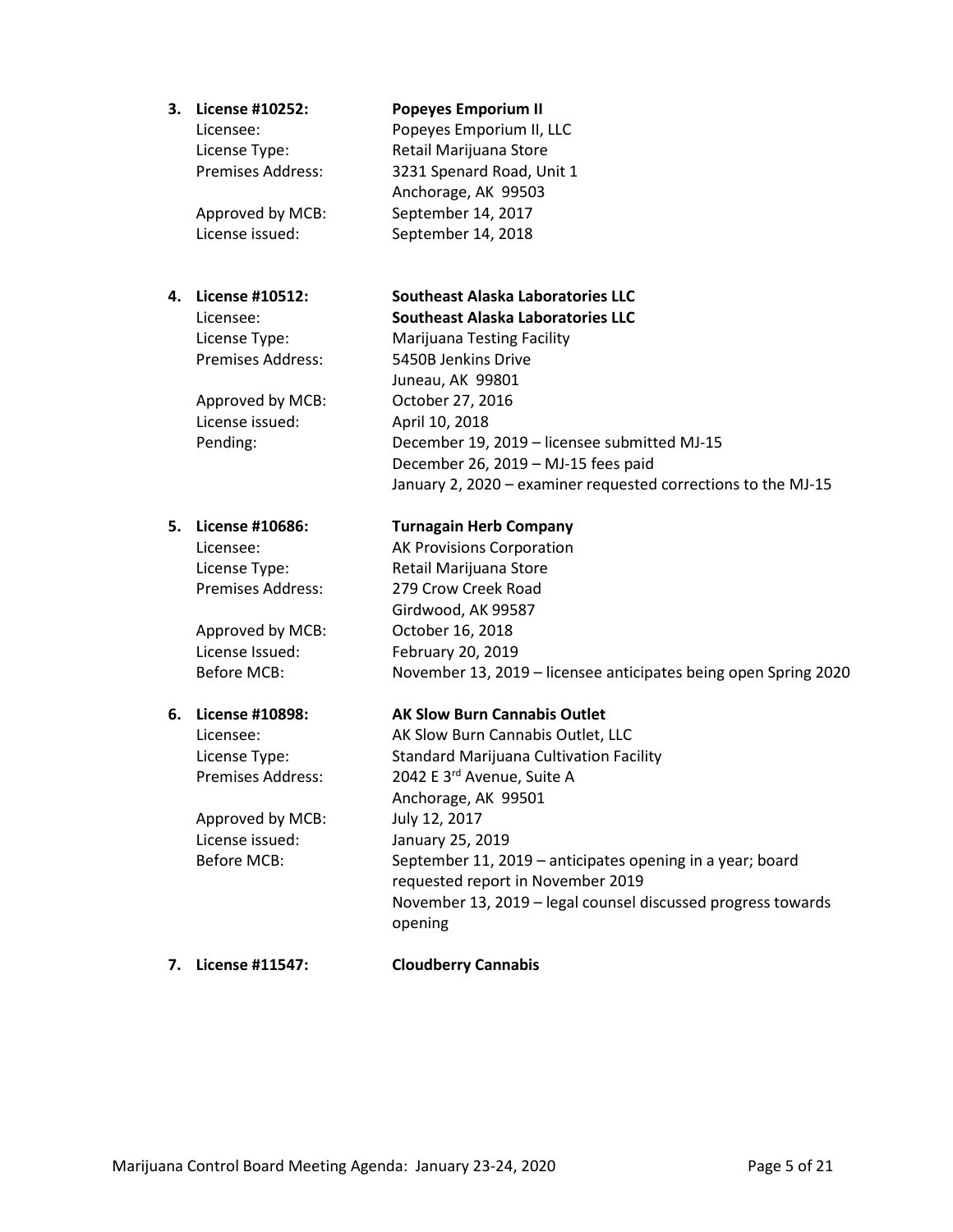|    | Licensee:<br>License Type:<br>Premises Address:<br>Approved by MCB:<br>License issued:<br>Pending:                              | Lily A Shimek; Joseph D Shimek<br>Retail Marijuana Store<br>3307 Spenard Road<br>Anchorage, AK 99503<br>April 4, 2017<br>August 1, 2017<br>December 16, 2019 - submitted MJ-14 and fees<br>December 24, 2019 - examiner requested corrections                                                                                                                                                                                         |
|----|---------------------------------------------------------------------------------------------------------------------------------|---------------------------------------------------------------------------------------------------------------------------------------------------------------------------------------------------------------------------------------------------------------------------------------------------------------------------------------------------------------------------------------------------------------------------------------|
| 8. | License #11635:<br>Licensee:<br>License Type:<br><b>Premises Address:</b>                                                       | <b>Cloudberry Partners</b><br>Joseph D Shimek; Lily A Shimek<br><b>Standard Marijuana Cultivation Facility</b><br>3307 Spenard Road<br>Anchorage, AK 99503                                                                                                                                                                                                                                                                            |
|    | Approved by MCB:<br>License issued:<br><b>Before MCB:</b>                                                                       | May 15, 2017<br>August 10, 2017<br>April 4, 2018 - anticipate build-out done by "a little beyond" June 2018<br>February 21, 2019 - applicant not present<br>May 2, 2019 - board requires report in September 2019<br>September 11, 2019 - looking for partner to provide new<br>funding; board requested report in November 2019<br>November 13, 2019 - licensee states they are still seeking<br>funding                             |
| 9. | License #12125:<br>Licensee:<br>License Type:<br><b>Premises Address:</b><br>Approved by MCB:<br>License issued:<br>Before MCB: | Alaska Marijuana Gardens (AMG)<br>Alaska Wild Coyote, Inc.<br>Standard Marijuana Cultivation Facility<br>838 Bonanza Avenue<br>Anchorage, AK 99518<br>July 13, 2017<br>April 23, 2018<br>February 21, 2019 - anticipate opening in about 5 months (June 2019)<br>September 13, 2019 - anticipate requesting inspection within 3<br>months; board requested report in November 2019<br>November 13, 2019 - licensee provided an update |
|    | 10. License #12315:<br>Licensee:<br>License Type:<br><b>Premises Address:</b>                                                   | <b>Evergreen Extracts</b><br>ISG, Inc.<br>Marijuana Product Manufacturing Facility<br>5011 Short Street, Suite 2                                                                                                                                                                                                                                                                                                                      |
|    | Approved by MCB:                                                                                                                | Juneau, AK 99801<br>September 14, 2017                                                                                                                                                                                                                                                                                                                                                                                                |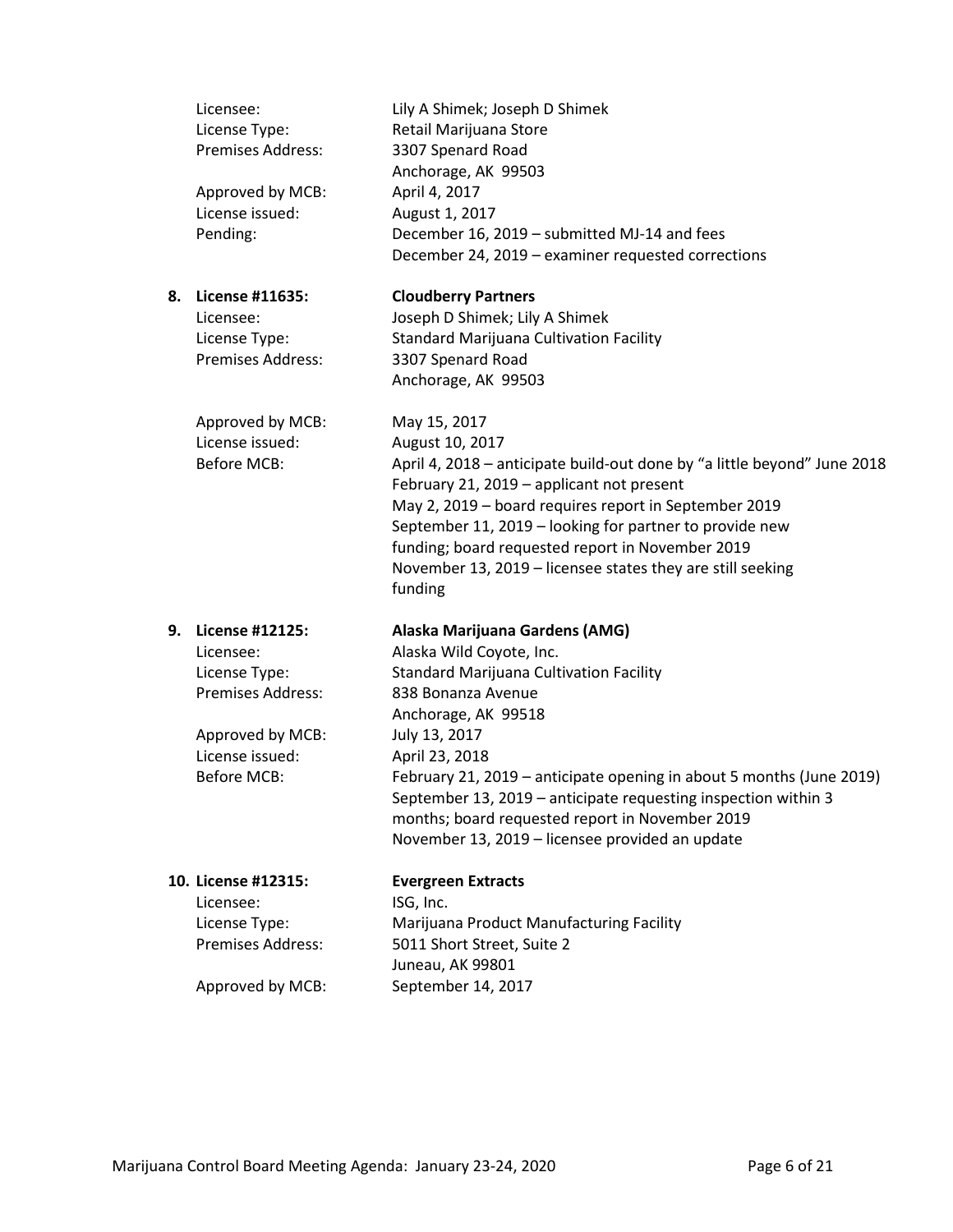License Issued: March 7, 2019 Before MCB: November 13, 2019 – legal counsel provided an update **11. License #12817: Turnagain Horticulture Company** Licensee: Turnagain Horticulture Company License Type: Standard Marijuana Cultivation Facility Premises Address: 524 E 48th Avenue, Unit 2 Anchorage, AK 99503 Approved by MCB: April 5, 2018 License Issued: July 30, 2018 **12. License #13776: Alaska Skunkworks** Licensee: Alaska Skunkworks, LLC License Type: Standard Marijuana Cultivation Facility Premises Address: 37331 S Talkeetna Spur Road Talkeetna, AK 99676 Approved by MCB: April 5, 2018 License Issued: August 9, 2018 Before MCB: February 21, 2019 – estimate beginning operating in August 2019 November 13, 2019 – licensee provided an update **13. License 14252: Primate Rock Harvest, Inc.** Licensee: Primate Rock Harvest, Inc. License Type: Limited Marijuana Cultivation Facility Premises Address: 2276 Sunshine Avenue Fairbanks, AK 99709 Approved by MCB: August 16, 2018 License Issued: January 18, 2019 **14. License #15192: GreenSleeves Genetics, LLC** Licensee: GreenSleeves Genetics, LLC License Type: Standard Marijuana Cultivation Facility Premises Address: 1700 N Post Road Anchorage, AK 99501 Approved by MCB: August 16, 2018 License Issued: February 8, 2019 Before MCB: November 13, 2019 – licensee provided an update **15. License 15788: Scorpion Grass** Licensee: L & J Ventures, Inc. License Type: Retail Marijuana Store Premises Address: 266 S. McCallister Dr., Suite 1 Wasilla, AK 99654 Approved by MCB: October 17, 2018 License Issued: June 10, 2019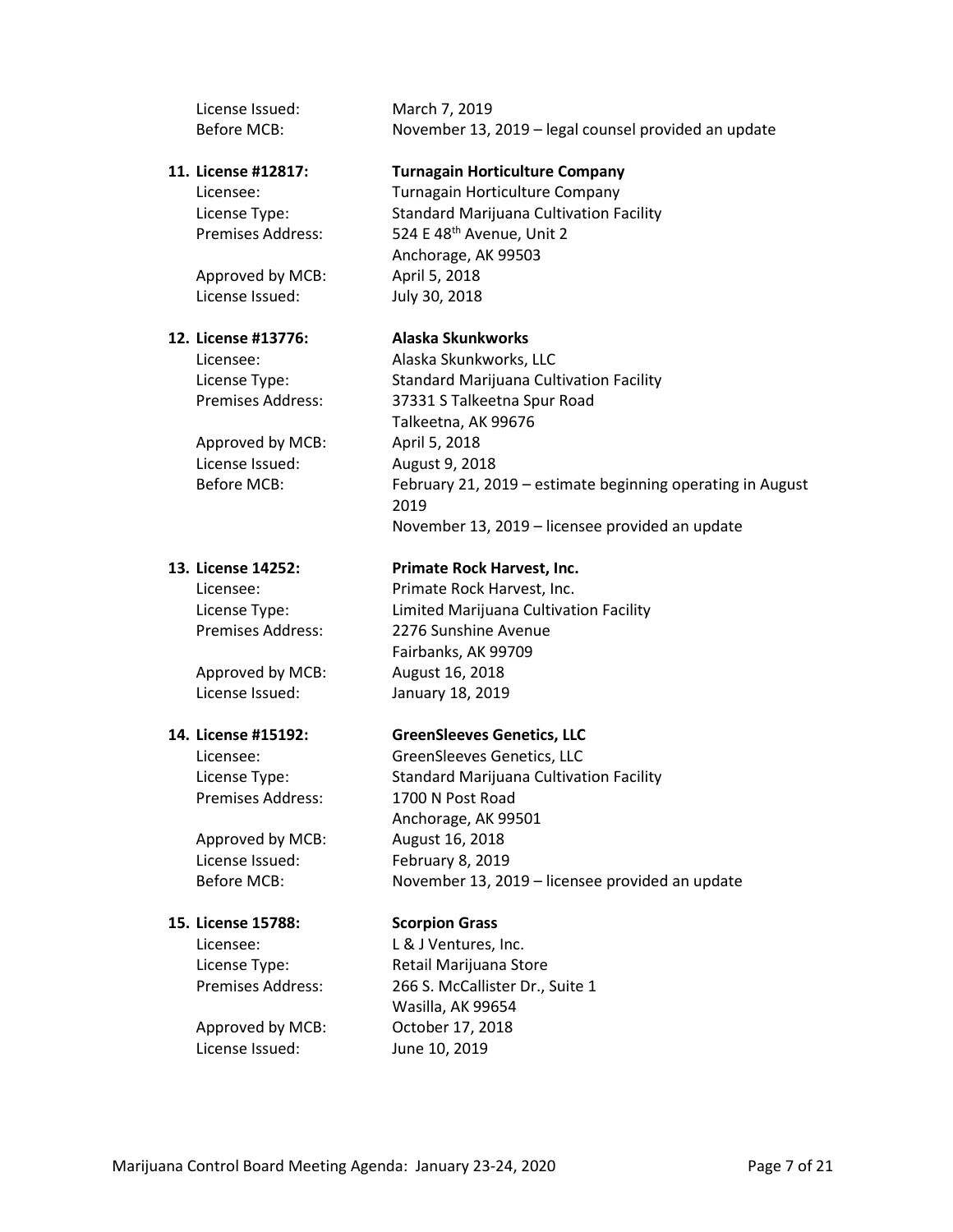#### **16. License 15790: Scorpion Grass**

License Issued: June 10, 2019

License Issued: March 27, 2019

Licensee: L& J Ventures, Inc. License Type: Marijuana Product Manufacturing Facility Premises Address: 266 S. McCallister Dr., Suite 3 Wasilla, AK 99654 Approved by MCB: October 17, 2018

#### **17. License #16225: Green Ghost Farms, LLC**

Licensee: Green Ghost Farms, LLC License Type: Limited Marijuana Cultivation Facility Premises Address: 11601 W King Arthur Drive Houston, AK 99694 Approved by MCB: December 21, 2018 Before MCB: November 13, 2019 – legal counsel provided an update

## **18. License #16579: Grass Station 49**

Licensee: The Grass Station, LLC License Type: Retail Marijuana Store Premises Address: 2502 Parks Highway Fairbanks, AK 99709 Approved by MCB: February 22, 2019 License Issued: February 25, 2019 Before MCB: November 13, 2019 – anticipates opening in a few months

## **C. Licenses in "Delegated" Status for Approximately One Year TAB 15**

| 1. | License #10117:          | <b>Alaska Fireweed Farm</b>                                   |
|----|--------------------------|---------------------------------------------------------------|
|    | Licensee:                | Jason Harder                                                  |
|    | License Type:            | <b>Standard Marijuana Cultivation Facility</b>                |
|    | <b>Premises Address:</b> | Mile 101 Richardson                                           |
|    |                          | Pipeline Access Road                                          |
|    |                          | Copper Center, AK 99573                                       |
|    | Approved by MCB:         | October 16, 2018                                              |
|    | Pending:                 | Fire Marshal approval.                                        |
| 2. | License #12580:          | <b>Brown Owl's Cultivation</b>                                |
|    | Licensee:                | Winazar, LLC                                                  |
|    | License Type:            | Limited Marijuana Cultivation Facility                        |
|    | <b>Premises Address:</b> | 320 Wright Lane                                               |
|    |                          | Fairbanks, AK 99712                                           |
|    | Approved By MCB:         | September 14, 2017                                            |
|    | Pending:                 | Fire Marshal approval.                                        |
|    | Before MCB:              | December 20, 2018 - applicant's counsel requests to provide   |
|    |                          | report at next meeting                                        |
|    |                          | February 21, 2019 - financial issues; report in May requested |
|    |                          | May 2, 2019 – applicant not present                           |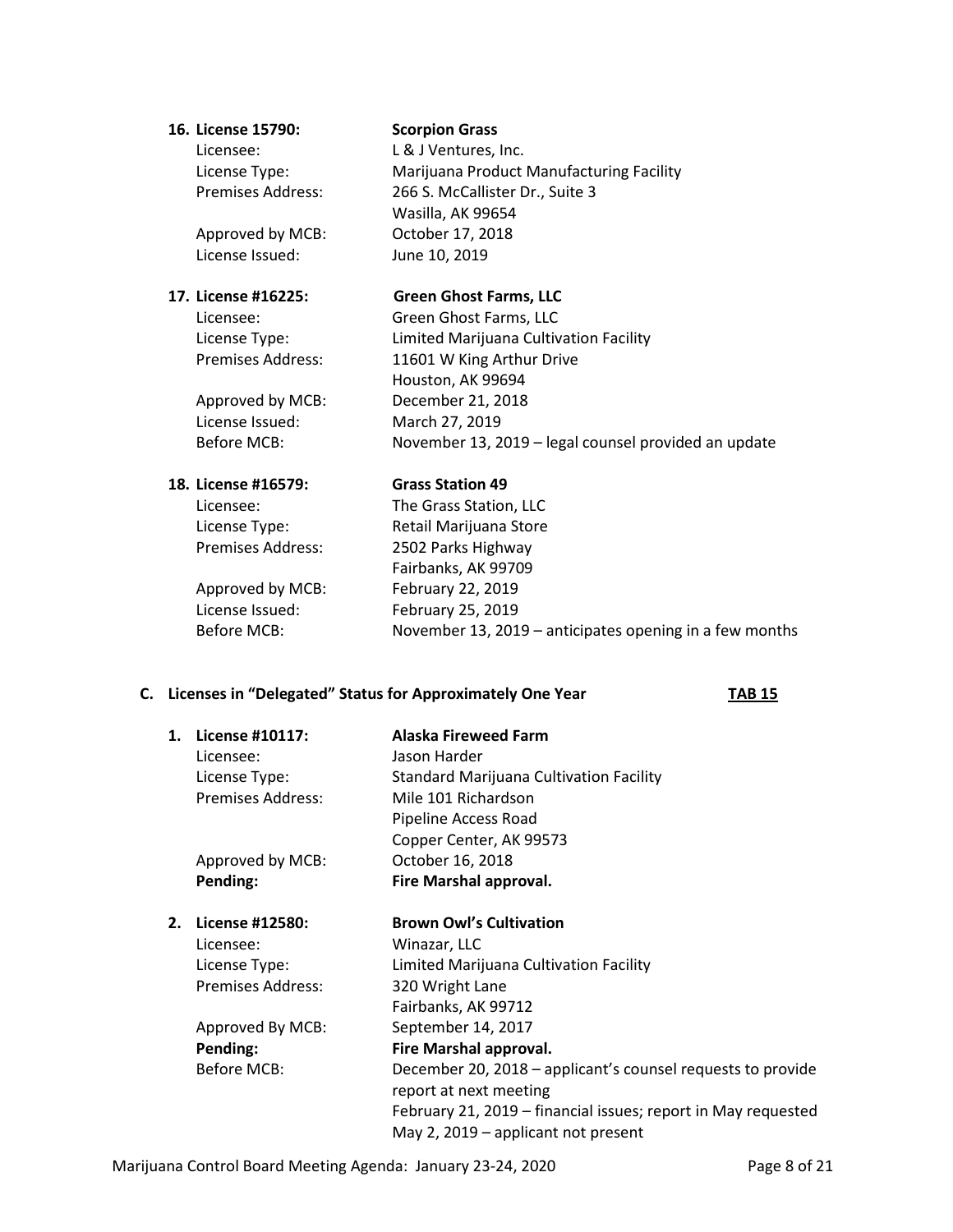July 10, 2019 – applicant not present September 11, 2019 – applicant not present November 13, 2019 – applicant not present **For Consideration: Certified mail returned December 24, 2019**

## **4. License #13613: Puffin AK**

Approved by MCB: June 15, 2018

# **5. License #13614: Puffin AK**

Approved by MCB: June 15, 2018

Approved by MCB: August 16, 2018

## **3. License #12895: Bigfoot Bud Company, LLC**

Licensee: Bigfoot Bud Company, LLC License Type: Limited Marijuana Cultivation Facility Premises Address: 46813 Pintail Avenue Kenai, AK 99611 Approved By MCB: August 15, 2018 **Pending: Fire Marshal approval.**  Before MCB: September 11, 2019 – applicant not present November 13, 2019 – applicant not present

Licensee: RDA Enterprise, LLC License Type: Retail Marijuana Store Premises Address: 200 W 68th Avenue, Unit A1 Anchorage, AK 99518 **Pending: Municipality of Anchorage protest.** Before MCB: July 10, 2019 – applicant recently had child, which delayed project; board requested September update

Licensee: RDA Enterprise, LLC License Type: Standard Marijuana Cultivation Facility Premises Address: 200 W 68th Avenue, Unit A2 Anchorage, AK 99518 **Pending: Municipality of Anchorage protest.** Before MCB: July 10, 2019 – applicant recently had child, which delayed project; board requested September update

## **6. License #13827: Chongkee Farms, LLC**

Licensee: Chongkee Farms, LLC License Type: Standard Marijuana Cultivation Facility Premises Address: 691 Brewster Street Fairbanks, AK 99712 **Pending: Fire Marshal approval.** Before MCB: September 11, 2019 – making changes for Fire Marshal compliance; board requested November 2019 report

November 13, 2019 – applicant not present

**7. License #13881: AlasKind, LLC**  Licensee: AlasKind, LLC

Premises Address: 278 East Bias Drive Fairbanks, AK 99712-2501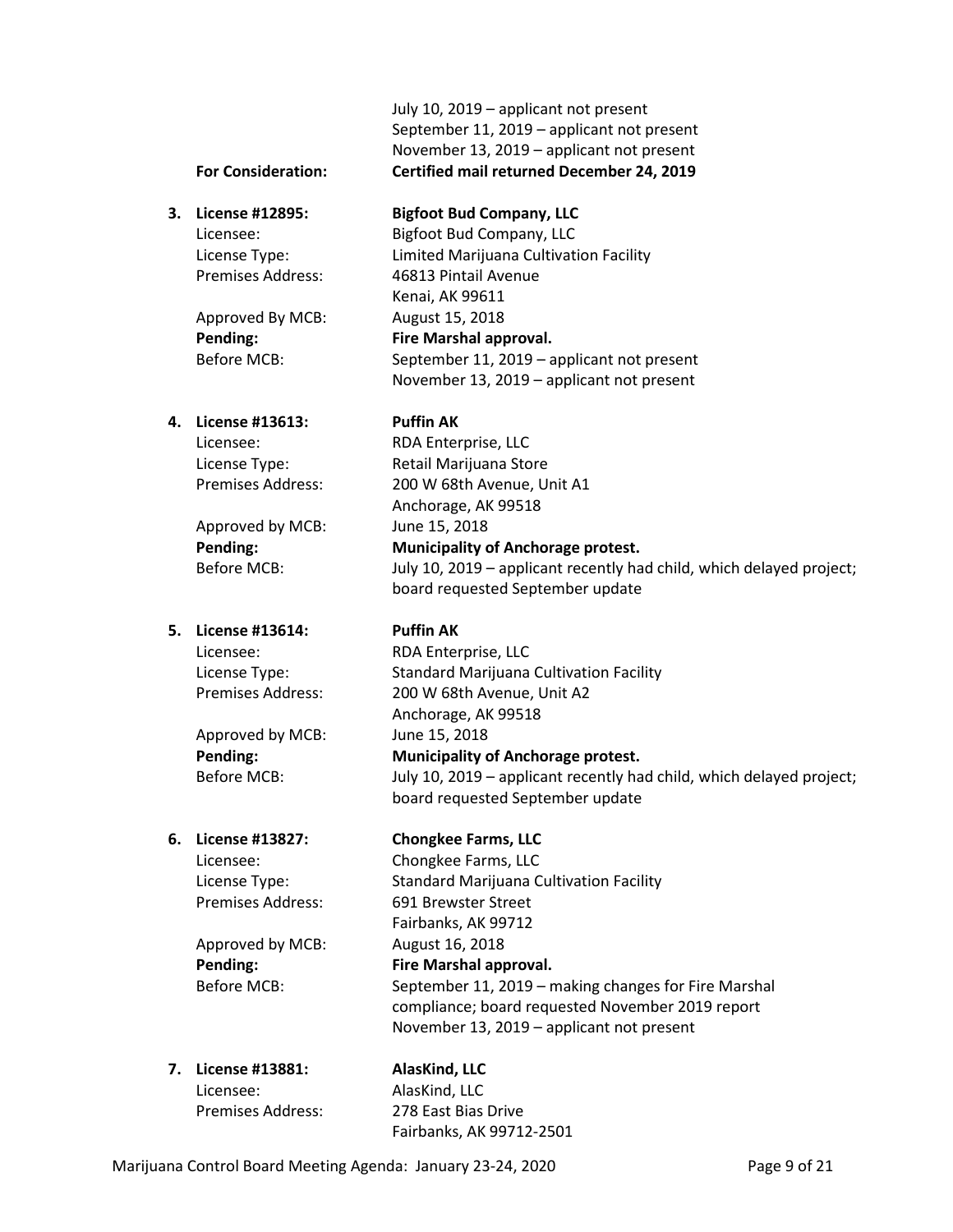| Approved by MCB: | May 7, 2018                                |
|------------------|--------------------------------------------|
| Pending:         | Fire Marshal approval.                     |
| Before MCB:      | July 10, 2019 – applicant not present      |
|                  | September 11, 2019 - applicant not present |
|                  | November 13, 2019 – applicant not present  |

Approved by MCB: August 16, 2018

#### **8. License #15546: Daliwoda Investments #1** Licensee: Daliwoda investments, Inc.

License Type: Standard Marijuana Cultivation Facility Premises Address: 807 Landing Road North Pole, AK 99705 **Pending: Fire Marshal approval.** Before MCB: September 11, 2019 – applicant not present November 13, 2019 – applicant not present

## **9. License #15656: 420 on Main, LLC**

Licensee: 420 on Main, LLC Premises Address: 3684 Main Street

Approved by MCB: August 15, 2018

# **10. License #16208: Susitna Gardens**

## **11. License #16446: 420 on Main, LLC**

Licensee: 420 on Main, LLC Premises Address: 3684 Main Street

Approved by MCB: October 16, 2018

## **12. License #16446: 420 on Main, LLC**

Licensee: 420 on Main, LLC Premises Address: 3684 Main Street

License Type: Retail Marijuana Store Homer, AK 99603 **Pending: Fire Marshal approval.**

Licensee: David C. Towne License Type: Limited Marijuana Cultivation Facility Premises Address: 29686 S David Street Talkeetna, AK 99676 Approved By MCB: December 20, 2018 **Pending: Fire Marshal approval.** 

License Type: Standard Marijuana Cultivation Facility Homer, AK 99603 **Pending: Fire Marshal approval.**

License Type: Marijuana Product Manufacturing Facility Homer, AK 99603 Approved by MCB: December 20, 2018 **Pending: Fire Marshal approval.**

## **BOARD CONSIDERATION**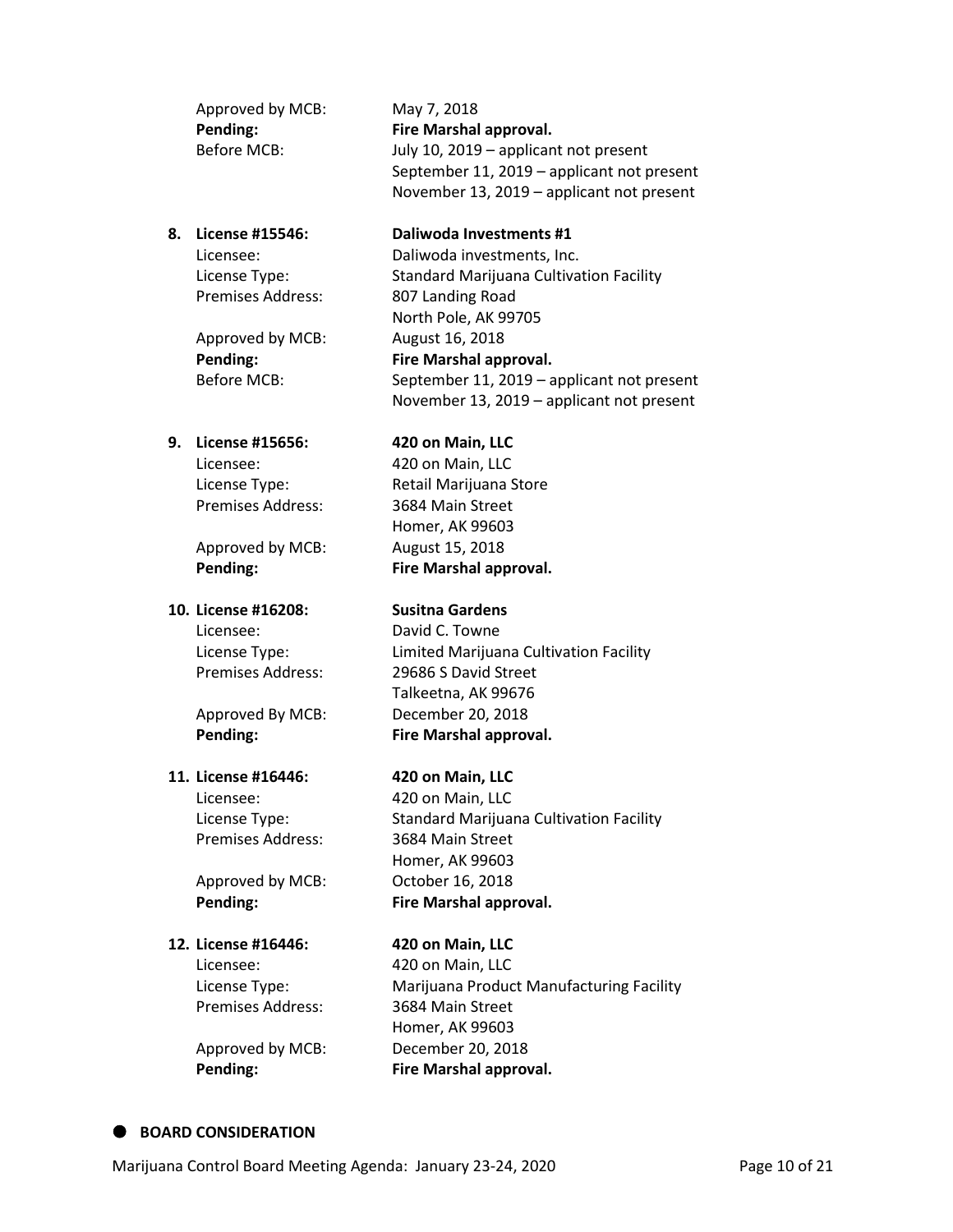|  | A. License 10279:                               | <b>Goodsinse LLC</b>                                                                                    | <b>TAB 16</b> |
|--|-------------------------------------------------|---------------------------------------------------------------------------------------------------------|---------------|
|  | Licensee:                                       | Goodsinse, LLC                                                                                          |               |
|  | License Type:                                   | <b>Standard Marijuana Cultivation Facility</b>                                                          |               |
|  | Premises Address:                               | 2604 Davis Road                                                                                         |               |
|  |                                                 | Fairbanks, AK 99709                                                                                     |               |
|  | Local Government:                               | City of Fairbanks                                                                                       |               |
|  | <b>For Consideration:</b>                       | Request for consideration regarding Notice of Violation.                                                |               |
|  | <b>B.</b> License 10975:                        | <b>Satori</b>                                                                                           | <b>TAB 17</b> |
|  | Licensee:                                       | Baker Industries, LLC                                                                                   |               |
|  | License Type:                                   | Retail Marijuana Store                                                                                  |               |
|  | <b>Premises Address:</b>                        | 221 E. 5 <sup>th</sup> Avenue                                                                           |               |
|  |                                                 | Anchorage, AK 99501                                                                                     |               |
|  | <b>Local Government:</b>                        | Municipality of Anchorage                                                                               |               |
|  | <b>For Consideration:</b>                       | Addition of café to licensed premises.                                                                  |               |
|  | C. License #20844:                              | <b>Tokin Up</b>                                                                                         | <b>TAB 18</b> |
|  | Licensee:                                       | 907 Promos, LLC                                                                                         |               |
|  | License Type:                                   | Retail Marijuana Store                                                                                  |               |
|  | <b>Premises Address:</b>                        | Mile Post 1313.8 Alaska Highway                                                                         |               |
|  |                                                 | Tok, AK 99780                                                                                           |               |
|  | Local Government:                               | No Local Government                                                                                     |               |
|  | <b>For Consideration:</b>                       | Statement regarding transportation of marijuana into Canada<br>and allegations concerning the petition. |               |
|  | NEW ONSITE CONSUMPTION ENDORSEMENT APPLICATIONS |                                                                                                         |               |
|  | A. License #10278:                              | <b>GoodSinse LLC</b>                                                                                    | <b>TAB 19</b> |
|  | Licensee:                                       | GoodSinse LLC                                                                                           |               |
|  | <b>Premises Address:</b>                        | 2604 Davis Road                                                                                         |               |
|  |                                                 | Fairbanks, AK 99709                                                                                     |               |
|  | Local Government:                               | City of Fairbanks; Fairbanks North Star Borough                                                         |               |
|  |                                                 |                                                                                                         |               |

| <b>B.</b> License #10590: | <b>Cannabis Corner</b>        | <b>TAB 20</b> |
|---------------------------|-------------------------------|---------------|
| Licensee:                 | Kanoe M Zantua; Ayme S Zantua |               |
| Premises Address:         | 9735 Mud Bay Road             |               |
|                           | Ketchikan, AK 99901           |               |
| Local Government:         | Ketchikan Gateway Borough     |               |
|                           |                               |               |

## **NEW STANDARD MARIJUANA CULTIVATION FACILITY APPLICATIONS**

| <b>A. License #15395</b> | <b>Majestic Gardens, LLC</b>           | <b>TAB 21</b> |
|--------------------------|----------------------------------------|---------------|
| Licensee:                | Majestic Gardens, LLC                  |               |
| <b>Premises Address:</b> | 12656 Kenai Spur Highway               |               |
|                          | Kenai. AK 99611                        |               |
| Local Governments:       | City of Kenai; Kenai Peninsula Borough |               |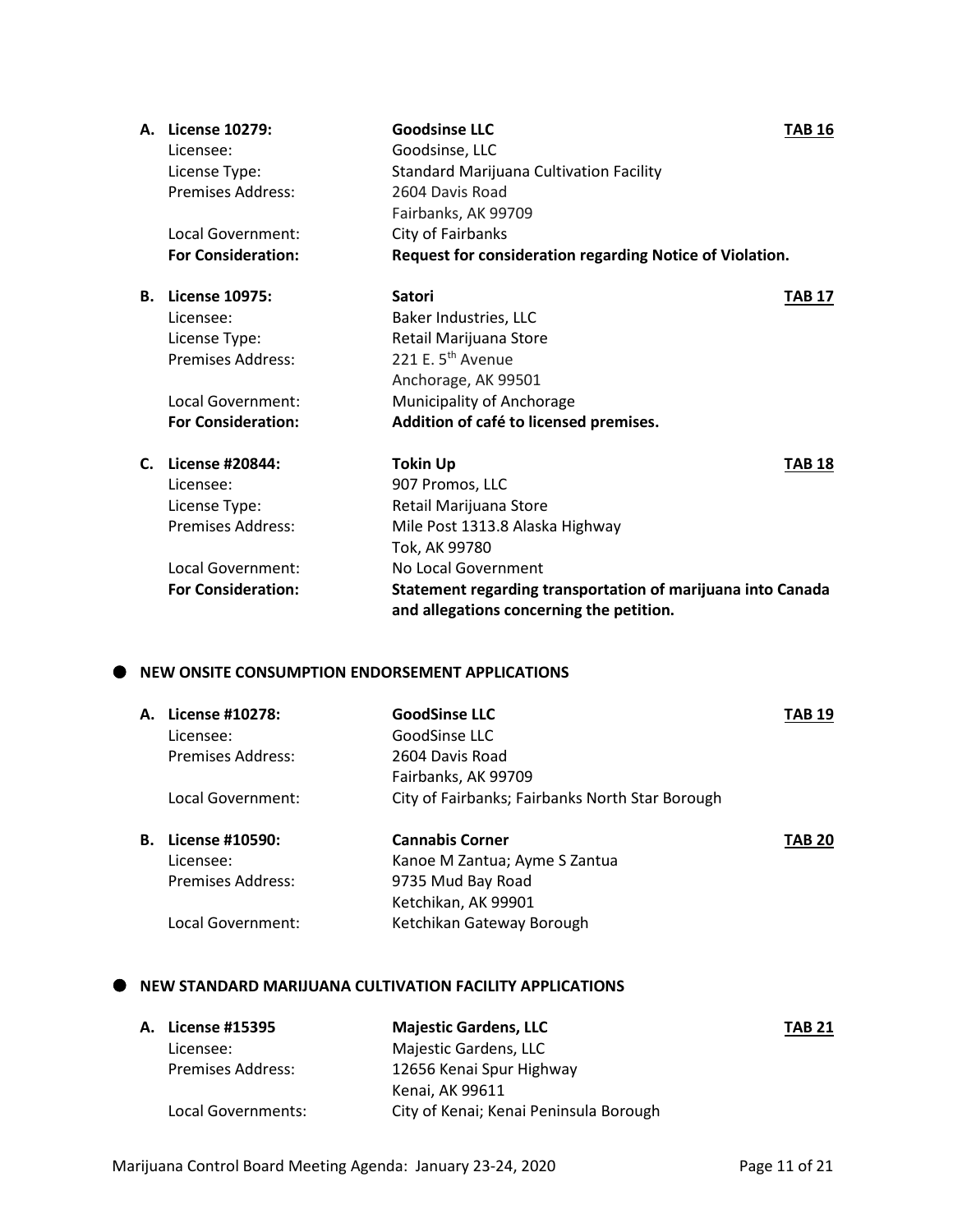| <b>B.</b> License #22369: | <b>Bubba Greens LLC</b>                               | <b>TAB 22</b> |
|---------------------------|-------------------------------------------------------|---------------|
| Licensee:                 | <b>Bubba Greens LLC</b>                               |               |
| <b>Premises Address:</b>  | 108 E. Schrock Road                                   |               |
|                           | Wasilla, AK 99654                                     |               |
| Local Government:         | Matanuska-Susitna Borough                             |               |
| <b>For Consideration:</b> | Protest from LG pending issuance of a Conditional Use |               |
|                           | Permit.                                               |               |

#### $\bullet$  NEW LIMITED MARIJUANA CULTIVATION FACILITY APPLICATIONS

|    | A. License #17612:        | <b>Valley Happiness, LLC</b>  | TAB 23 |
|----|---------------------------|-------------------------------|--------|
|    | Licensee:                 | Valley Happiness, LLC         |        |
|    | <b>Premises Address:</b>  | 905 South Vicki Way           |        |
|    |                           | Wasilla, AK 99654-7570        |        |
|    | Local Government:         | Matanuska-Susitna Borough     |        |
|    | <b>B.</b> License #21822: | <b>Muggle Organics</b>        | TAB 24 |
|    | Licensee:                 | Bradley C Beaty; Aleana Beaty |        |
|    | <b>Premises Address:</b>  | 5910 N. Talgach View Drive    |        |
|    |                           | Wasilla, AK 99654             |        |
|    | Local Government:         | Matanuska-Susitna Borough     |        |
| C. | License #23144:           | Denali Farms                  | TAB 25 |
|    | Licensee:                 | Denali Industries, LLC        |        |
|    | Premises Address:         | 5300 N Infinite Road, A1      |        |
|    |                           | Wasilla, AK 99654             |        |
|    | Local Government:         | Matanuska-Susitna Borough     |        |

## **NEW RETAIL MARIJUANA STORE APPLICATIONS**

| License #19898:           | <b>AKO Farms, LLC</b>                                                                                                        | TAB 26        |
|---------------------------|------------------------------------------------------------------------------------------------------------------------------|---------------|
| Licensee:                 | AKO Farms, LLC                                                                                                               |               |
| <b>Premises Address:</b>  | 1210 Beardslee Way                                                                                                           |               |
|                           | Sitka, AK 99835                                                                                                              |               |
| Local Government:         | City and Borough of Sitka                                                                                                    |               |
| License #22716:           | <b>CannaBliss</b>                                                                                                            | <b>TAB 27</b> |
| Licensee:                 | Baby Bull, LLC                                                                                                               |               |
| <b>Premises Address:</b>  | 2001 E. $5th$ Avenue                                                                                                         |               |
|                           | Anchorage, AK 99501                                                                                                          |               |
| Local Government:         | Municipality of Anchorage                                                                                                    |               |
| <b>For Consideration:</b> | Protest from the Municipality pending issuance of an<br>approved municipal marijuana license and special land use<br>permit. |               |
|                           | А.<br>В.                                                                                                                     |               |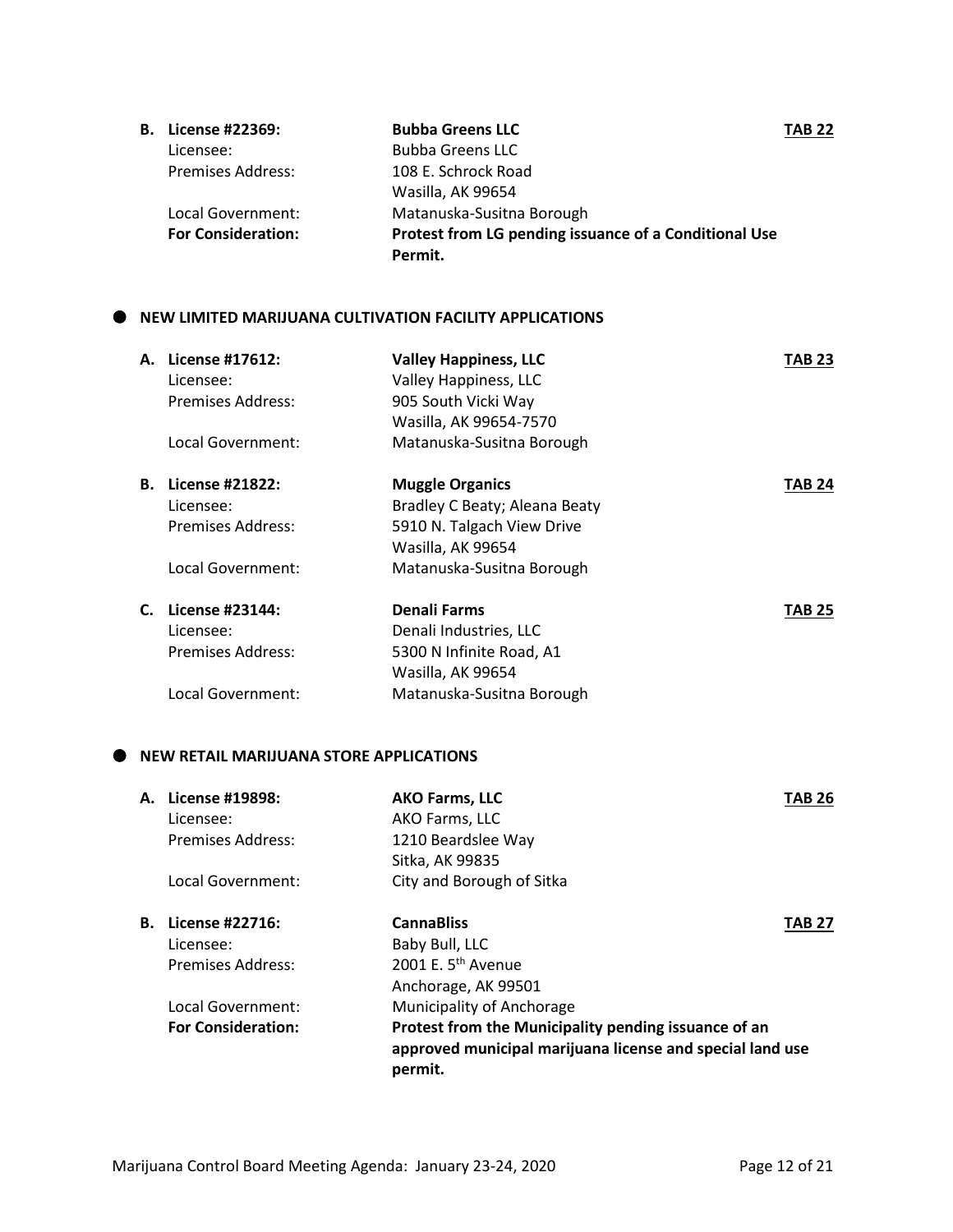| С. | License #23122:           | <b>MCC Flight</b>                                     | <b>TAB 28</b> |
|----|---------------------------|-------------------------------------------------------|---------------|
|    | Licensee:                 | Alaskan Pipe Dreams, LLC                              |               |
|    | <b>Premises Address:</b>  | 5675 E Blue Lupine Drive                              |               |
|    |                           | Wasilla, AK 99654                                     |               |
|    | Local Government:         | Matanuska-Susitna Borough                             |               |
|    | <b>For Consideration:</b> | Protest from LG pending issuance of a Conditional Use |               |
|    | Permit.                   |                                                       |               |

### **NEW MARIJUANA PRODUCT MANUFACTURING FACILITY APPLICATIONS**

| A. License #14874:<br>Licensee:<br><b>Premises Address:</b><br>Local Government:                       | <b>GoodSinse LLC</b><br>GoodSinse LLC<br>2604 Davis Road<br>Fairbanks, AK 99709<br>City of Fairbanks; Fairbanks North Star Borough                                                                                                            | <b>TAB 29</b> |
|--------------------------------------------------------------------------------------------------------|-----------------------------------------------------------------------------------------------------------------------------------------------------------------------------------------------------------------------------------------------|---------------|
| <b>B.</b> License #21552:<br>Licensee:<br><b>Premises Address:</b><br>Local Government:                | <b>Enlighten Extractions, LLC</b><br><b>Enlighten Extractions, LLC</b><br>524 E 48 <sup>th</sup> Avenue, 1A<br>Anchorage, AK 99503<br>Municipality of Anchorage                                                                               | <b>TAB 30</b> |
| <b>For Consideration:</b>                                                                              | LG protest pending issuance of an approved municipal<br>marijuana license and a special land use permit.                                                                                                                                      |               |
| C. License #22479:<br>Licensee:<br>Premises Address:<br>Local Government:<br><b>For Consideration:</b> | <b>AK Rime</b><br>AK Rime, LLC<br>100 E International Airport Road, Suite 101<br>Anchorage, AK 99518<br>Municipality of Anchorage<br>LG protest pending issuance of an approved municipal<br>marijuana license and a special land use permit. | <b>TAB 31</b> |
| D. License #23146:<br>Licensee:<br><b>Premises Address:</b><br>Local Government:                       | <b>Dosed Edibles Alaska</b><br>Chubby Girl Confections, Inc.<br>3915 Peger Road<br>Fairbanks, AK 99709<br>Fairbanks North Star Borough                                                                                                        | <b>TAB 32</b> |
| E. License #23736:<br>Licensee:<br><b>Premises Address:</b><br>Local Government:                       | <b>Tundra Brewing, LLC</b><br><b>Tundra Brewing, LLC</b><br>1427 Karen Way<br>Fairbanks, AK 99709<br>Fairbanks North Star Borough                                                                                                             | <b>TAB 33</b> |
|                                                                                                        |                                                                                                                                                                                                                                               |               |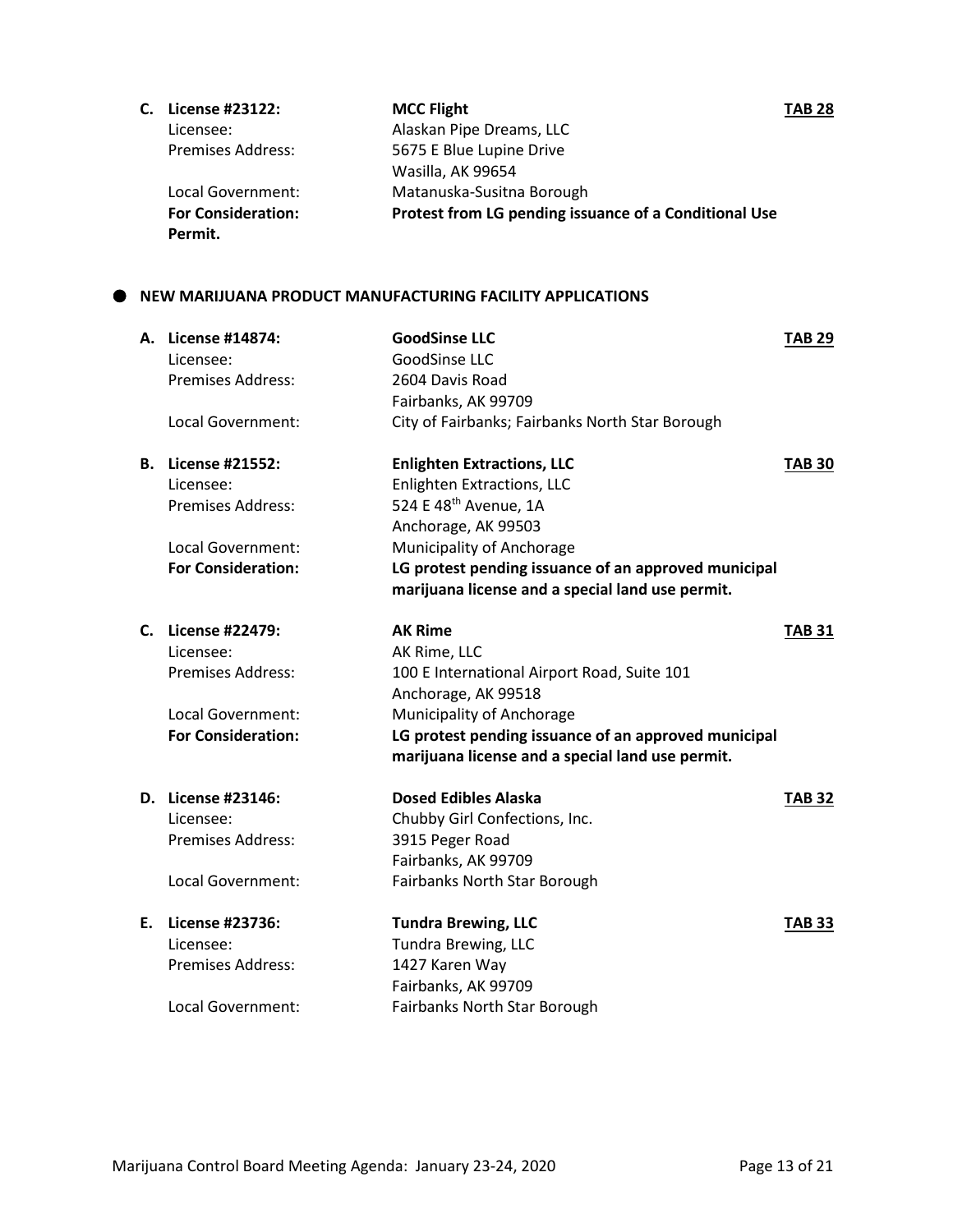## $\bullet$  NEW LICENSE APPLICATIONS FOR RELATED APPLICANTS

|    | A. License #21021:<br>Licensee:<br>License Type:<br>Premises Address:                                                                | <b>Choice Extracts</b><br>Guest Services, LLC<br>Limited Marijuana Cultivation Facility<br>12668 W. Westen Drive<br>Houston, AK 99694                                                                                                                                                                 | <b>TAB 34</b> |
|----|--------------------------------------------------------------------------------------------------------------------------------------|-------------------------------------------------------------------------------------------------------------------------------------------------------------------------------------------------------------------------------------------------------------------------------------------------------|---------------|
|    | Local Government:                                                                                                                    | City of Houston; Matanuska-Susitna Borough                                                                                                                                                                                                                                                            |               |
|    | <b>B.</b> License #21022:<br>Licensee:<br>License Type:<br><b>Premises Address:</b><br>Local Government:                             | <b>Choice Extracts</b><br>Guest Services, LLC<br>Marijuana Concentrate Manufacturing Facility<br>12668 W. Westen Drive<br>Houston, AK 99694<br>City of Houston; Matanuska-Susitna Borough                                                                                                             | <b>TAB 35</b> |
|    | <b>C.</b> License #21724<br>Licensee:<br>License Type:<br><b>Premises Address:</b><br>Local Government:<br><b>For Consideration:</b> | <b>The Red Light District</b><br>AKGLD2, LLC<br>Retail Marijuana Store<br>407 E Northern Lights Boulevard, 1A<br>Anchorage, AK 99503<br>Municipality of Anchorage<br>Protest from the LG until applicant receives municipal<br>marijuana license and special land use permit.                         | <b>TAB 36</b> |
|    | <b>D.</b> License #21725<br>Licensee:<br>License Type:<br><b>Premises Address:</b><br>Local Government:<br><b>For Consideration:</b> | <b>The Red Light District</b><br>AKGLD2, LLC<br><b>Standard Marijuana Cultivation Facility</b><br>407 E Northern Lights Boulevard, 2A<br>Anchorage, AK 99503<br>Municipality of Anchorage<br>Protest from the LG until applicant receives municipal<br>marijuana license and special land use permit. | <b>TAB 37</b> |
|    | A. License #23652<br>Licensee:<br>License Type:<br><b>Premises Address:</b><br>Local Government:<br><b>For Consideration:</b>        | <b>SupHerb</b><br>SubHerb, LLC<br>Retail Marijuana Store<br>2121 N. Post Road<br>Anchorage, AK 99501<br>Municipality of Anchorage<br>Protest from the LG until applicant receives municipal<br>marijuana license and special land use permit.                                                         | <b>TAB 38</b> |
| B. | <b>License #23653</b><br>Licensee:<br>License Type:<br>Premises Address:                                                             | <b>SupHerb</b><br>SubHerb, LLC<br>Standard Marijuana Cultivation Facility<br>2121 N. Post Road<br>Anchorage, AK 99501                                                                                                                                                                                 | <b>TAB 39</b> |

Marijuana Control Board Meeting Agenda: January 23-24, 2020 Page 14 of 21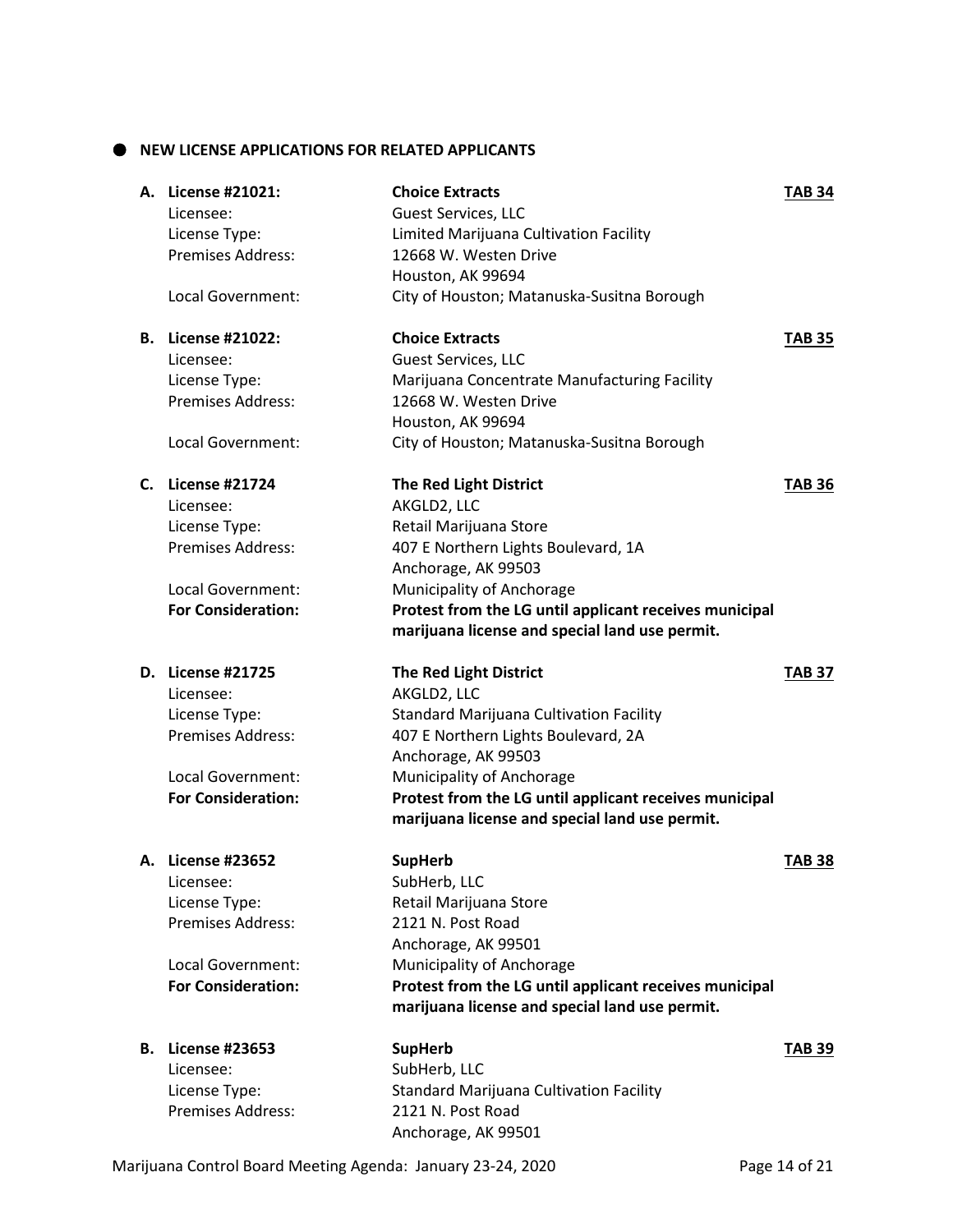| Local Government:         | Municipality of Anchorage                              |
|---------------------------|--------------------------------------------------------|
| <b>For Consideration:</b> | Protest from the LG until applicant receives municipal |
|                           | marijuana license and special land use permit.         |

### $\bullet$  OWNERSHIP TRANSFER APPLICATIONS

| A. License #11092:<br>Licensee:<br>License Type:<br><b>Premises Address:</b><br>Local Government:<br>Transferor: | <b>Fairbanks Fireweed, LLC</b><br>Fairbanks Fireweed, LLC - Robert Ray 100%<br><b>Standard Marijuana Cultivation Facility</b><br>2101 Sheldon Avenue, Unit 2<br>Fairbanks, AK 99701<br>Fairbanks North Star Borough<br>Fairbanks Fireweed, LLC - Robert Ray 50% and Taryn | <b>TAB 40</b> |
|------------------------------------------------------------------------------------------------------------------|---------------------------------------------------------------------------------------------------------------------------------------------------------------------------------------------------------------------------------------------------------------------------|---------------|
|                                                                                                                  | Nishino 50%, DBA: Fairbanks Fireweed, LLC                                                                                                                                                                                                                                 |               |
| <b>B.</b> License #15918:                                                                                        | <b>Barefoot Grow Company, LLC</b>                                                                                                                                                                                                                                         | <b>TAB 41</b> |
| Licensee:                                                                                                        | Barefoot Grow Company, LLC - Jeremy Dance<br>100%                                                                                                                                                                                                                         |               |
| License Type:                                                                                                    | <b>Standard Marijuana Cultivation Facility</b>                                                                                                                                                                                                                            |               |
| <b>Premises Address:</b>                                                                                         | 940 Star Court                                                                                                                                                                                                                                                            |               |
|                                                                                                                  | North Pole, AK 99705                                                                                                                                                                                                                                                      |               |
| Local Government:                                                                                                | Fairbanks North Star Borough                                                                                                                                                                                                                                              |               |
| Transferor:                                                                                                      | Barefoot Grow Company, LLC - Jeremy Dance 50% and<br>Jessica Dance 50%, DBA: Barefoot Grow Company, LLC                                                                                                                                                                   |               |
|                                                                                                                  | <b>Thee Treasure Chest LLC</b>                                                                                                                                                                                                                                            |               |
| C. License #16184:                                                                                               |                                                                                                                                                                                                                                                                           | <b>TAB 42</b> |
| Licensee:                                                                                                        | Thee Treasure Chest LLC - Kit Kraft at 33% and                                                                                                                                                                                                                            |               |
|                                                                                                                  | Eric vanVeen at 67%                                                                                                                                                                                                                                                       |               |
| License Type:                                                                                                    | Retail Marijuana Store                                                                                                                                                                                                                                                    |               |
| <b>Premises Address:</b>                                                                                         | 1000 Water Street                                                                                                                                                                                                                                                         |               |
| Local Government:                                                                                                | Craig, AK 99921<br>City of Craig                                                                                                                                                                                                                                          |               |
| Transferor:                                                                                                      | Thee Treasure Chest LLC - Kit Kraft at 50% and John<br>Wright at 50%                                                                                                                                                                                                      |               |

### $\bullet$  LICENSE RENEWAL APPLICATIONS

## **A. Notices of Violation Received**

| License #10040:           | <b>Alaska Precision</b>                                                                                                                                                              | <b>TAB 43</b> |
|---------------------------|--------------------------------------------------------------------------------------------------------------------------------------------------------------------------------------|---------------|
| Licensee:                 | David J. Straub                                                                                                                                                                      |               |
| License Type:             | Limited Marijuana Cultivation Facility                                                                                                                                               |               |
| <b>Premises Address:</b>  | 15520 E. Birch Circle                                                                                                                                                                |               |
|                           | Willow, AK 99688                                                                                                                                                                     |               |
| Local Governments:        | Matanuska-Susitna Borough                                                                                                                                                            |               |
| <b>For Consideration:</b> | Matanuska-Susitna Borough protests due to delinquent real<br>property taxes and plan review fee; two NOVs received for<br>delinquency of marijuana excise tax liability; one NOV for |               |
|                           |                                                                                                                                                                                      |               |

Marijuana Control Board Meeting Agenda: January 23-24, 2020 Page 15 of 21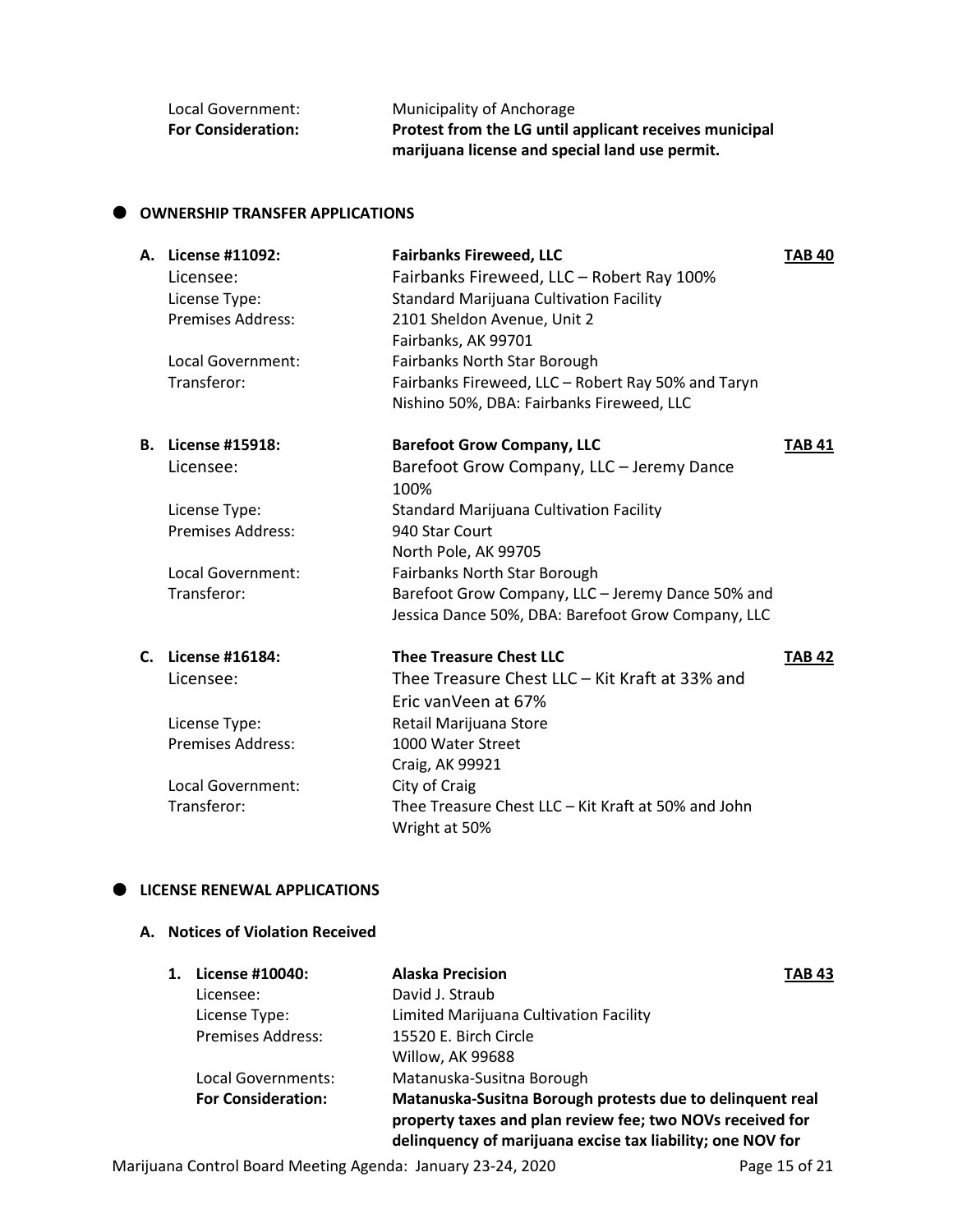**waste disposal; one NOV for METRC and transportation; one NOV for METRC, restricted access, and video surveillance.** 

| 2. | License #10310:           | <b>Danish Gardens, LLC</b>                       | <b>TAB 44</b> |
|----|---------------------------|--------------------------------------------------|---------------|
|    | Licensee:                 | Danish Gardens, LLC                              |               |
|    | License Type:             | <b>Standard Marijuana Cultivation Facility</b>   |               |
|    | <b>Premises Address:</b>  | 2430 Cinnabar Loop                               |               |
|    |                           | Anchorage, AK 99507                              |               |
|    | Local Government:         | Municipality of Anchorage                        |               |
|    | <b>For Consideration:</b> | Two NOVs for delinquent taxes, two NOVs for odor |               |
|    |                           | complaints, one NOV for tracking in METRC.       |               |

## **OPERATING PLAN CHANGES**

| A. License #10799:<br>Licensee:<br>License Type:<br>Premises Address:<br>Local Governments:                                     | <b>Calm N Collective</b><br>Calm N Collective, LLC<br><b>Standard Marijuana Cultivation Facility</b><br>13886 W. Parks Highway<br>Houston, AK 99694-0085<br>City of Houston; Matanuska-Susitna Borough                                                                   | <b>TAB 45</b> |
|---------------------------------------------------------------------------------------------------------------------------------|--------------------------------------------------------------------------------------------------------------------------------------------------------------------------------------------------------------------------------------------------------------------------|---------------|
| <b>B.</b> License #10856:<br>Licensee:<br>License Type:<br>Premises Address:<br>Local Governments:<br><b>For Consideration:</b> | <b>Raspberry Roots</b><br>Raspberry Roots, LLC<br>Marijuana Product Manufacturing Facility<br>501 Raspberry Road, Suite 102<br>Anchorage, AK 99518<br>Municipality of Anchorage<br>Discussion of ingredients previously approved by the Board<br>for marijuana products. | <b>TAB 46</b> |
| C. License #11118:<br>Licensee:<br>License Type:<br>Premises Address:<br>Local Governments:                                     | <b>Mercy Tree of Alaska</b><br>B2C2LH, LLC<br><b>Standard Marijuana Cultivation Facility</b><br>1648 N. Post Road<br>Anchorage, AK 99501<br>Municipality of Anchorage                                                                                                    | <b>TAB 47</b> |
| D. License #12125:<br>Licensee:<br>License Type:<br>Premises Address:<br>Local Governments:                                     | Alaska Marijuana Gardens (AMG)<br>Alaska Wild Coyote, Inc.<br><b>Standard Marijuana Cultivation Facility</b><br>838 Bonanza Avenue<br>Anchorage, AK 99518<br>Municipality of Anchorage                                                                                   | <b>TAB 48</b> |
| E. License #12173:<br>Licensee:<br>License Type:<br>Premises Address:                                                           | <b>Northern Lights Cultvation 2</b><br>Jesse Hoyt; Jacob G Rodriguez<br><b>Standard Marijuana Cultivation Facility</b><br>4705 N Tongass Highway, Apartment 1<br>Ketchikan, AK 99901                                                                                     | <b>TAB 49</b> |

Marijuana Control Board Meeting Agenda: January 23-24, 2020 Page 16 of 21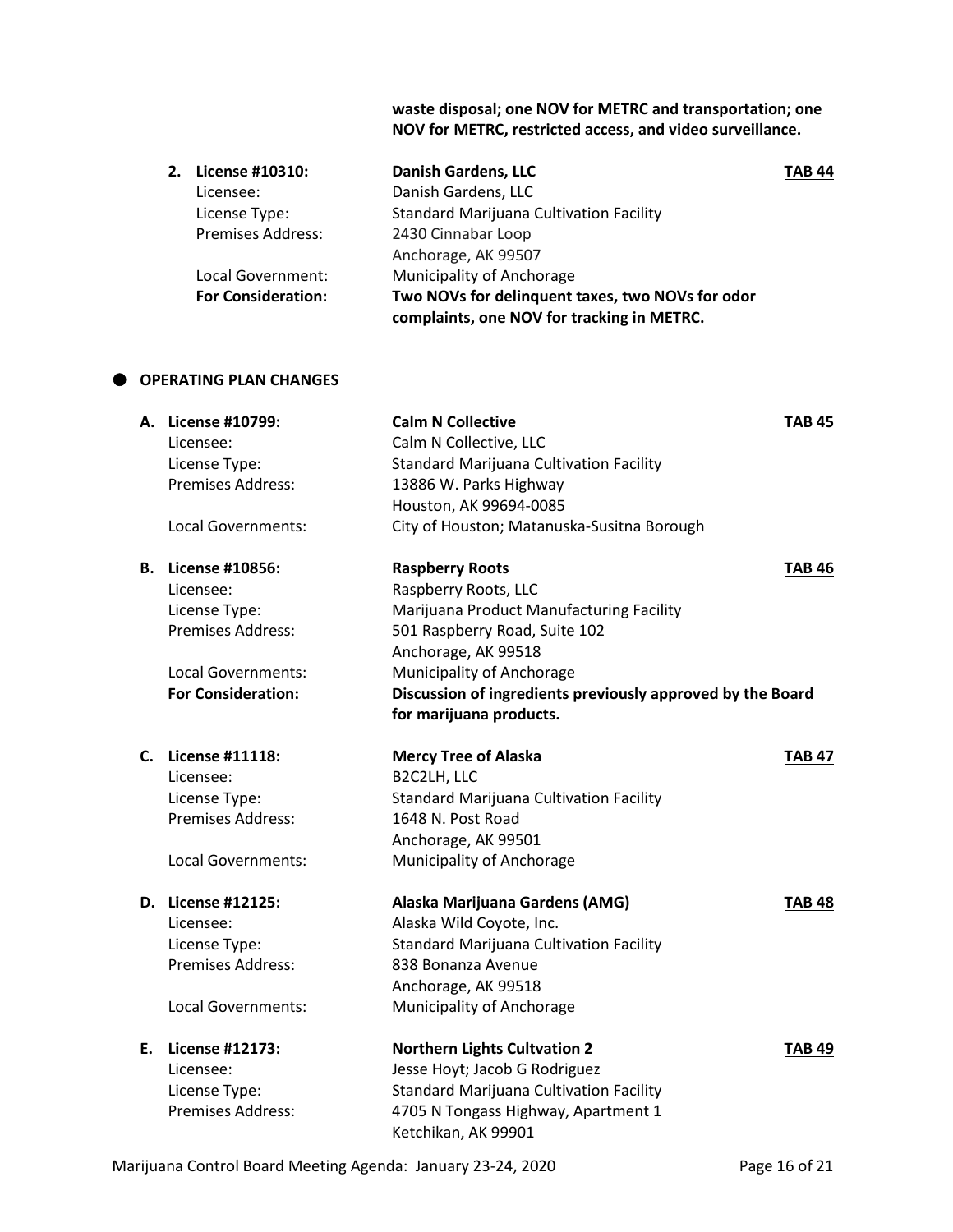Licensee: Will's World, LLC

Licensee: Carol J Waldo

Local Governments: Haines Borough

# Licensee: License Type:

# **K. License #13175: Fire Eater TAB 55**

Local Governments: City of Ketchikan, Ketchikan Gateway Borough

| F. | License #12254:          | <b>Lady Gray Gourmet Medibles</b>        | <b>TAB 50</b> |
|----|--------------------------|------------------------------------------|---------------|
|    | Licensee:                | Lady Gray, LLC                           |               |
|    | License Type:            | Marijuana Product Manufacturing Facility |               |
|    | <b>Premises Address:</b> | 36322 Pine Street, Suite 1               |               |
|    |                          | Soldotna, AK 99669                       |               |
|    | Local Governments:       | Kenai Peninsula Borough                  |               |
|    |                          |                                          |               |

# **G. License #12536: Will's World TAB 51**

License Type: Marijuana Concentrate Manufacturing Facility Premises Address: 12151 E Palmer-Wasilla Highway, Unit 1C Palmer, AK 99645 Local Governments: Matanuska-Susitna Borough

# **H. License #12680: Glacier Bay Farms TAB 52** License Type: Standard Marijuana Cultivation Facility Premises Address: 17 Helms Loop Spur Haines, AK 99827

## **I. License #12769: Secret Garden Cannabis TAB 53** Licensee: Axion Enterprises, LLC License Type: Marijuana Product Manufacturing Facility Premises Address: 726 E. 15<sup>th</sup> Avenue, Suite 2 Anchorage, AK 99501 Local Governments: Municipality of Anchorage

| J. | License #12783:          | <b>Homer Budz, LLC</b>                         | <b>TAB 54</b> |
|----|--------------------------|------------------------------------------------|---------------|
|    | Licensee:                | Homer Budz, LLC                                |               |
|    | License Type:            | <b>Standard Marijuana Cultivation Facility</b> |               |
|    | <b>Premises Address:</b> | 67835 Virginia Avenue                          |               |
|    |                          | Homer, AK 99603                                |               |
|    | Local Governments:       | Kenai Peninsula Borough                        |               |
|    |                          |                                                |               |

Licensee: Sideshow Food, LLC License Type: Marijuana Product Manufacturing Facility Premises Address: 36160 Spur Highway, Suite A Soldotna, AK 99669-3448 Local Governments: Kenai Peninsula Borough

- 
- **L. License #13249: X-Tracted Laboratories TAB 56** Licensee: Royal Mountain Extracts, LLC License Type: Marijuana Product Manufacturing Facility Premises Address: 38957 South Commercial Drive Talkeetna, AK 99676 Local Governments: Matanuska-Susitna Borough

Marijuana Control Board Meeting Agenda: January 23-24, 2020 Page 17 of 21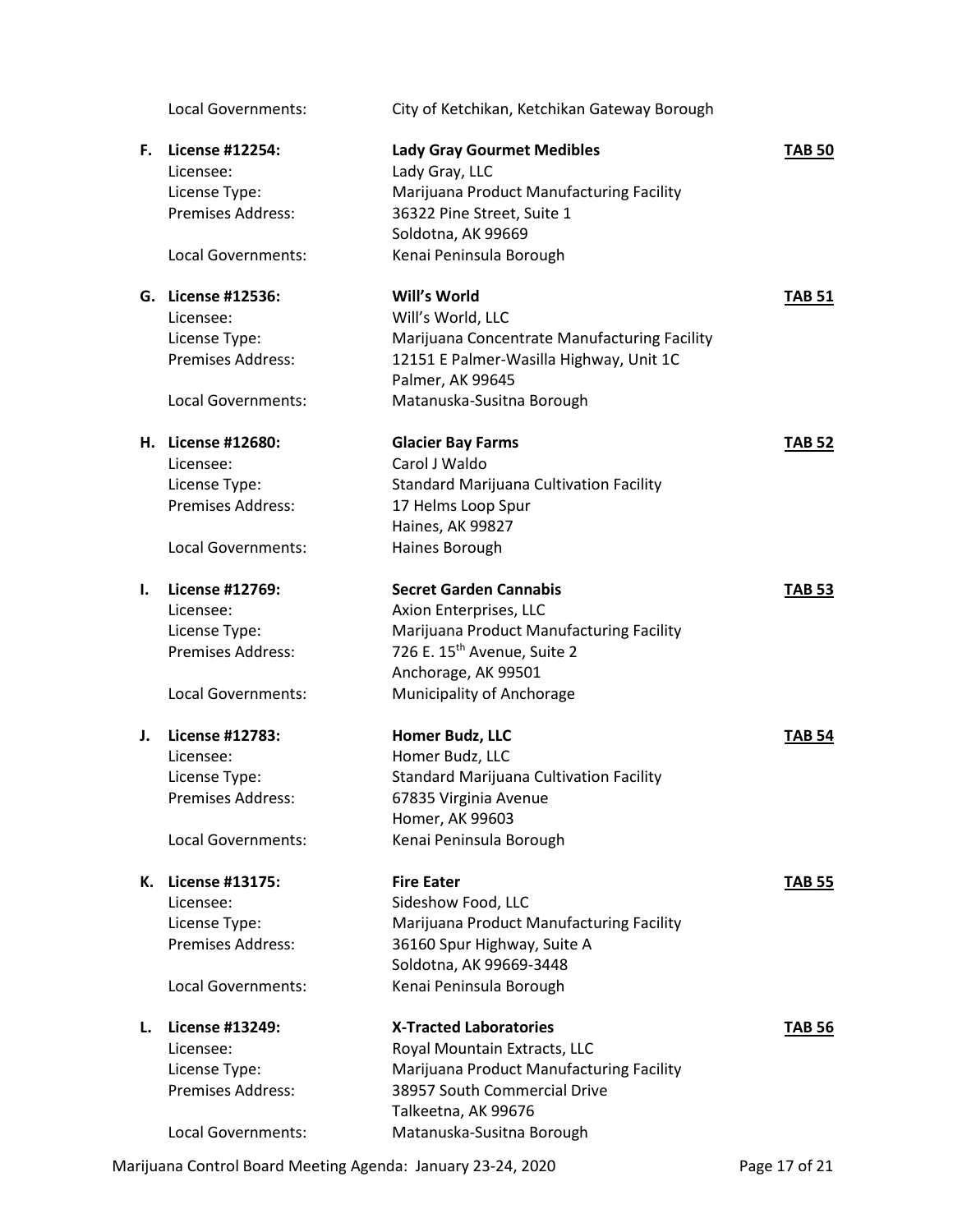| M. License #13424:       | <b>Midnight Sun Manufacturing, LLC</b>          | <b>TAB 57</b> |
|--------------------------|-------------------------------------------------|---------------|
| Licensee:                | Midnight Sun Manufacturing, LLC                 |               |
| License Type:            | Marijuana Product Manufacturing Facility        |               |
| <b>Premises Address:</b> | 28011 Old Parks Highway                         |               |
|                          | Willow, AK 99688                                |               |
| Local Governments:       | Matanuska-Susitna Borough                       |               |
| N. License #15557:       | <b>Polychrome Grass</b>                         | <b>TAB 58</b> |
| Licensee:                | Aurora Development Group, Inc.                  |               |
| License Type:            | Limited Marijuana Cultivation Facility          |               |
| Premises Address:        | 1667 Amidon Drive                               |               |
|                          | Fairbanks, AK 99712                             |               |
| Local Governments:       | Fairbanks North Star Borough                    |               |
| O. License #16006:       | <b>Arctic Bakery, LLC</b>                       | <b>TAB 59</b> |
| Licensee:                | Arctic Bakery, LLC                              |               |
| License Type:            | Marijuana Product Manufacturing Facility        |               |
| Premises Address:        | 1409 Well Street                                |               |
|                          | Fairbanks, AK 99701-2822                        |               |
| Local Governments:       | City of Fairbanks, Fairbanks North Star Borough |               |
| P. License #17105:       | Sweet Matanuska Green                           | <b>TAB 60</b> |
| Licensee:                | SMG, LLC                                        |               |
| License Type:            | Limited Marijuana Cultivation Facility          |               |
| Premises Address:        | 972 N Satisfied                                 |               |
|                          | Wasilla, AK 99654                               |               |
| Local Government:        | Matanuska-Susitna Borough                       |               |
| Q. License #17758:       | The Tufted Puffin, LLC                          | <b>TAB 61</b> |
| Licensee:                | The Tufted Puffin, LLC                          |               |
| License Type:            | Retail Marijuana Store                          |               |
| Premises Address:        | 216 4 <sup>th</sup> Avenue, Unit 2              |               |
|                          | Seward, AK 99664                                |               |
| Local Governments:       | City of Seward; Kenai Peninsula Borough         |               |
| R. License #22960:       | J & M Investments, LLC                          | <b>TAB 62</b> |
| Licensee:                | J & M Investments, LLC                          |               |
| License Type:            | Limited Marijuana Cultivation Facility          |               |
| Premises Address:        | 1000 E. Burlwood Drive                          |               |
|                          | Wasilla, AK 99654                               |               |
| Local Governments:       | Matanuska-Susitna Borough                       |               |

| A. License #10165:       | Good LLC                                 | <b>TAB 63</b> |
|--------------------------|------------------------------------------|---------------|
| Licensee:                | Good LLC                                 |               |
| License Type:            | Marijuana Product Manufacturing Facility |               |
| <b>Premises Address:</b> | 1949 Frank Avenue                        |               |

Marijuana Control Board Meeting Agenda: January 23-24, 2020 Page 18 of 21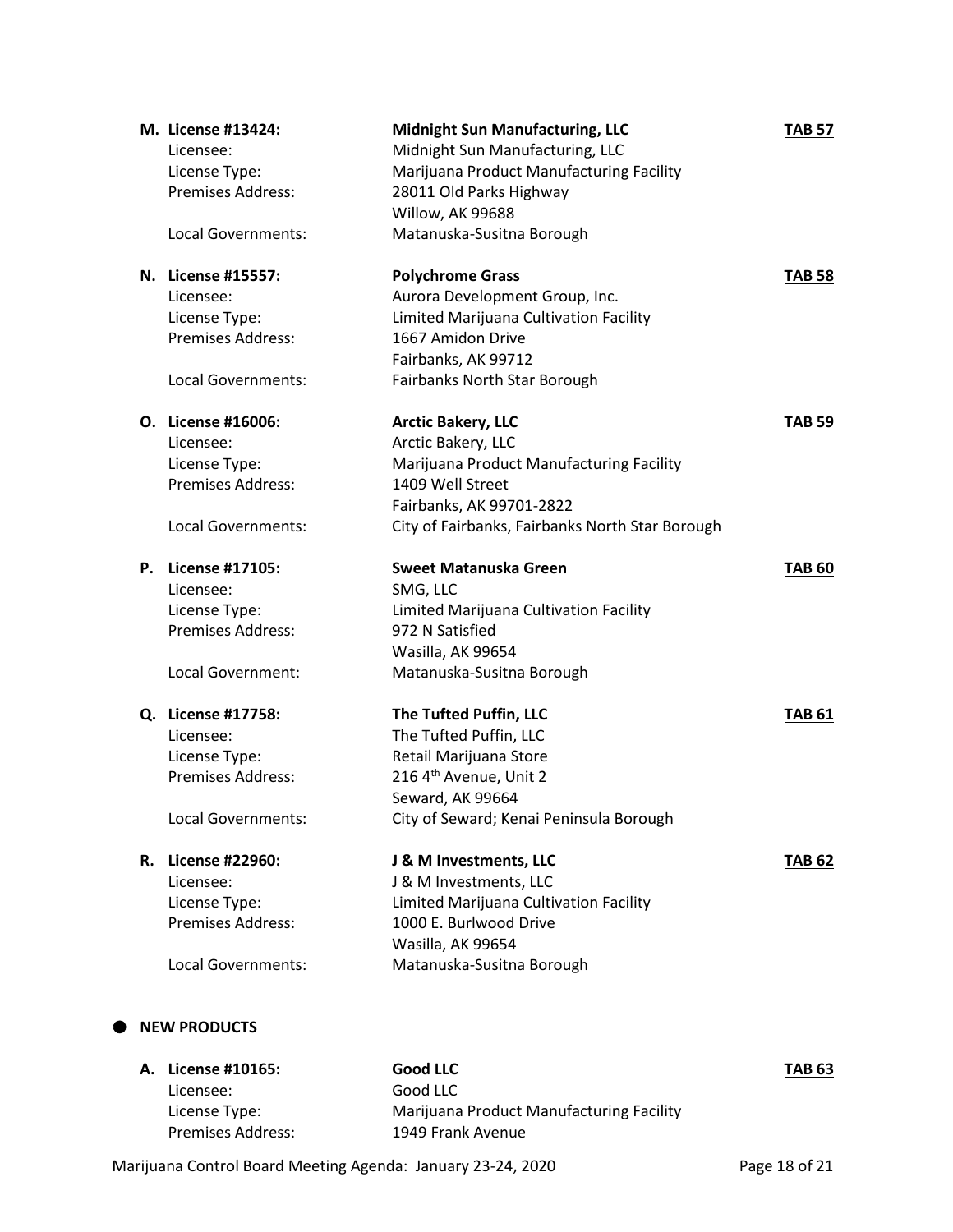|    |                                  | Fairbanks, AK 99701                                     |               |
|----|----------------------------------|---------------------------------------------------------|---------------|
|    | Local Governments:               | Fairbanks North Star Borough                            |               |
| В. | License #10301:                  | R.C. Tinderbox, LLC                                     | <b>TAB 64</b> |
|    | Licensee:                        | R.C. Tinderbox, LLC                                     |               |
|    | License Type:                    | Marijuana Concentrate Manufacturing Facility            |               |
|    | <b>Premises Address:</b>         | 7801 King Street                                        |               |
|    |                                  | Anchorage, AK 99518                                     |               |
|    | Local Governments:               | Municipality of Anchorage                               |               |
|    | C. License #12254:               | <b>Lady Gray Gourmet Medibles</b>                       | <b>TAB 65</b> |
|    | Licensee:                        | Lady Gray, LLC                                          |               |
|    | License Type:                    | Marijuana Product Manufacturing Facility                |               |
|    | <b>Premises Address:</b>         | 36322 Pine Street, Suite 1                              |               |
|    |                                  | Soldotna, AK 99669                                      |               |
|    | Local Governments:               | Kenai Peninsula Borough                                 |               |
|    | D. License #13249:               | <b>X-Tracted Laboratories</b>                           | <b>TAB 66</b> |
|    | Licensee:                        | Royal Mountain Extracts LLC                             |               |
|    | License Type:                    | Marijuana Product Manufacturing Facility                |               |
|    | Premises Address:                | 38957 S. Commercial Drive                               |               |
|    |                                  | Talkeetna, AK 99676                                     |               |
|    | Local Governments:               | Matanuska-Susitna Borough                               |               |
| Е. | License #15594:                  | <b>Cold Creek Extracts</b>                              | <b>TAB 67</b> |
|    | Licensee:                        | Cold Creek Extracts, LLC                                |               |
|    | License Type:                    | Marijuana Product Manufacturing Facility                |               |
|    | <b>Premises Address:</b>         | 7801 Schoon Street, Units L & M                         |               |
|    |                                  | Anchorage, AK 99515                                     |               |
|    | Local Government:                | Municipality of Anchorage                               |               |
| F. | License #16006:                  | <b>Arctic Bakery, LLC</b>                               | <b>TAB 68</b> |
|    | Licensee:                        | Arctic Bakery, LLC                                      |               |
|    | License Type:                    | Marijuana Product Manufacturing Facility                |               |
|    | <b>Premises Address:</b>         | 1409 Well Street                                        |               |
|    |                                  | Fairbanks, AK 99701-2822                                |               |
|    | Local Governments:               | City of Fairbanks; Fairbanks North Star Borough         |               |
|    | <b>Additional Consideration:</b> | Consideration of a product with proprietary ingredient, |               |
|    |                                  | includes a confidential and non-confidential version.   |               |
|    |                                  |                                                         |               |

#### $\bullet$  REGULATIONS

- **C. Proposed Projects**
	- **1. Staff Recommendations TAB 69**
	- **2. Board Requests**
- **D. Drafts for Board Review, Pending Public Comment Opportunity**

Marijuana Control Board Meeting Agenda: January 23-24, 2020 Page 19 of 21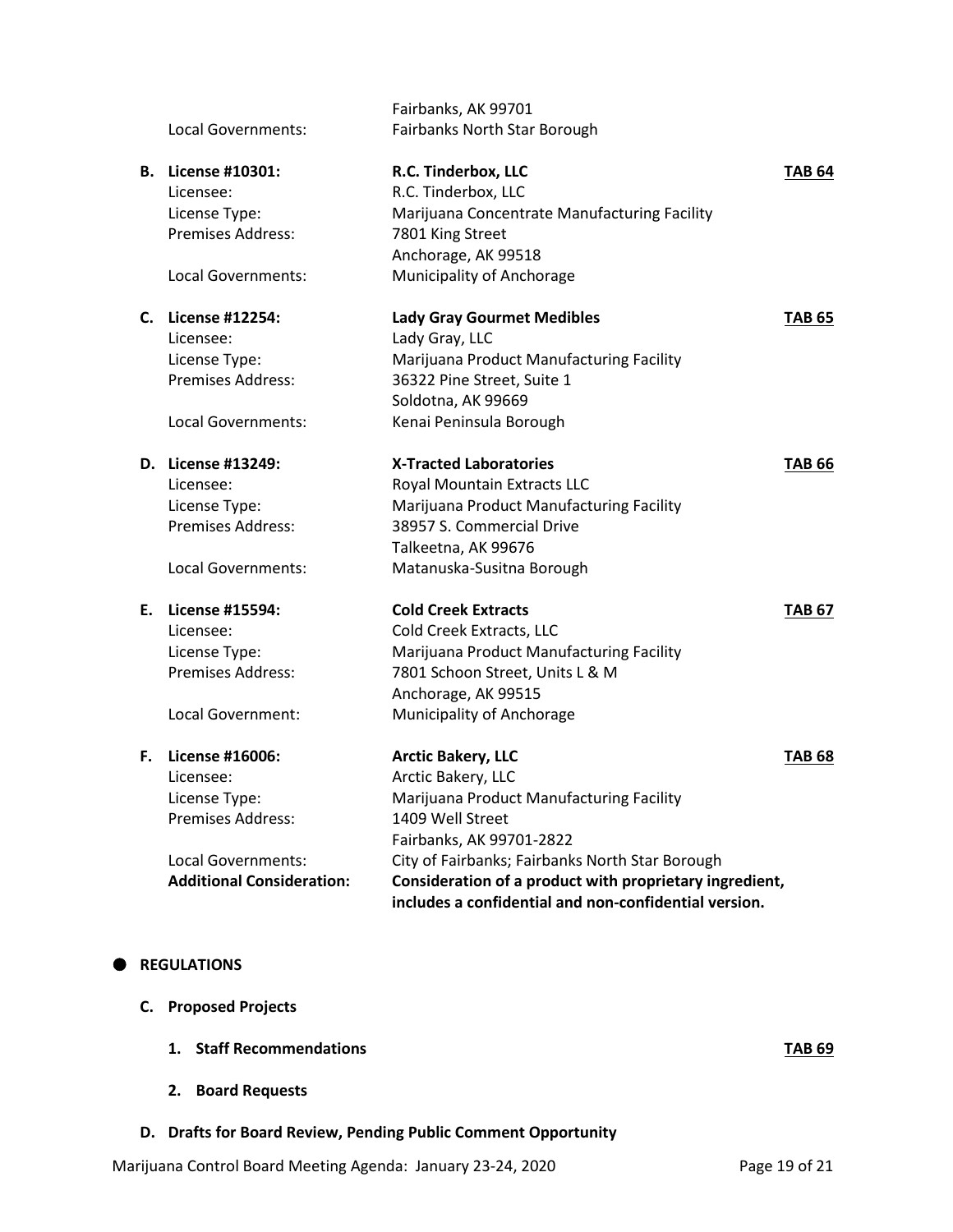|    | <b>Onsite Consumption Clean Up</b><br>1. |                                                    |                                                      | <b>TAB 70</b> |
|----|------------------------------------------|----------------------------------------------------|------------------------------------------------------|---------------|
|    |                                          | Status:                                            | Revised draft for board consideration                |               |
|    |                                          | <b>Potential Board Actions:</b>                    | Amend and/or put out for public comment              |               |
|    | 2.                                       | <b>Sales Limits</b>                                |                                                      | <b>TAB 71</b> |
|    |                                          | Status:                                            | Initial draft for board consideration                |               |
|    |                                          | <b>Potential Board Actions:</b>                    | Amend and/or put out for public comment              |               |
|    | 3.                                       | <b>Quality Control Sampling and Exit Packaging</b> |                                                      |               |
|    |                                          | Status:                                            | Initial draft for board consideration                | <b>TAB 72</b> |
|    |                                          | <b>Potential Board Actions:</b>                    | Amend and/or put out for public comment              |               |
| Е. |                                          | <b>Public Comments Received</b>                    |                                                      |               |
|    | 1.                                       | <b>Tracking and Testing of Marijuana</b>           |                                                      | <b>TAB 73</b> |
|    |                                          | Status:                                            | Adopted on July 11, 2019                             |               |
|    |                                          | <b>Potential Board Actions:</b>                    | Due to technical edits made, reconsider and readopt  |               |
|    | 2.                                       | <b>Handler Permit Revocation</b>                   |                                                      | <b>TAB 74</b> |
|    |                                          | Status:                                            | Adopted on September 13, 2019                        |               |
|    |                                          | <b>Potential Board Actions:</b>                    | Reconsider; review minor amendments for consistency; |               |
|    |                                          |                                                    | readopt                                              |               |
|    |                                          | 2. Overlapping Premises                            |                                                      | <b>TAB 75</b> |
|    |                                          | Status:                                            | Public comment period closed October 30, 2019        |               |
|    |                                          | <b>Potential Board Actions:</b>                    | Vote to adopt; OR                                    |               |
|    |                                          |                                                    | Substantially amend and put out for public comment   |               |
|    |                                          | 3. Infants on Premises                             |                                                      | <b>TAB 76</b> |
|    |                                          | Status:                                            | Public comment period closed October 30, 2019        |               |
|    |                                          | <b>Potential Board Actions:</b>                    | Vote to adopt; OR                                    |               |
|    |                                          |                                                    | Substantially amend and put out for public comment   |               |
|    |                                          | 4. Out-of-State Investment in Testing Facilities   |                                                      | TAB 77        |
|    |                                          | Status:                                            | Public comment period closed October 30, 2019        |               |
|    |                                          | <b>Potential Board Actions:</b>                    | Vote to adopt; OR                                    |               |
|    |                                          |                                                    | Substantially amend and put out for public comment   |               |
|    | 5. Application and Renewal Date          |                                                    |                                                      | <b>TAB 78</b> |
|    |                                          | Status:                                            | Public comment period closed October 30, 2019        |               |
|    |                                          | <b>Potential Board Actions:</b>                    | Vote to adopt; OR                                    |               |
|    |                                          |                                                    | Substantially amend and put out for public comment   |               |
|    |                                          | 6. Umbrella Categories for Products                |                                                      | <b>TAB 79</b> |
|    |                                          | Status:                                            | Public comment period closed November 15, 2019       |               |
|    |                                          | <b>Potential Board Actions:</b>                    | Vote to adopt; OR                                    |               |
|    |                                          |                                                    | Substantially amend and put out for public comment   |               |
|    |                                          |                                                    |                                                      |               |